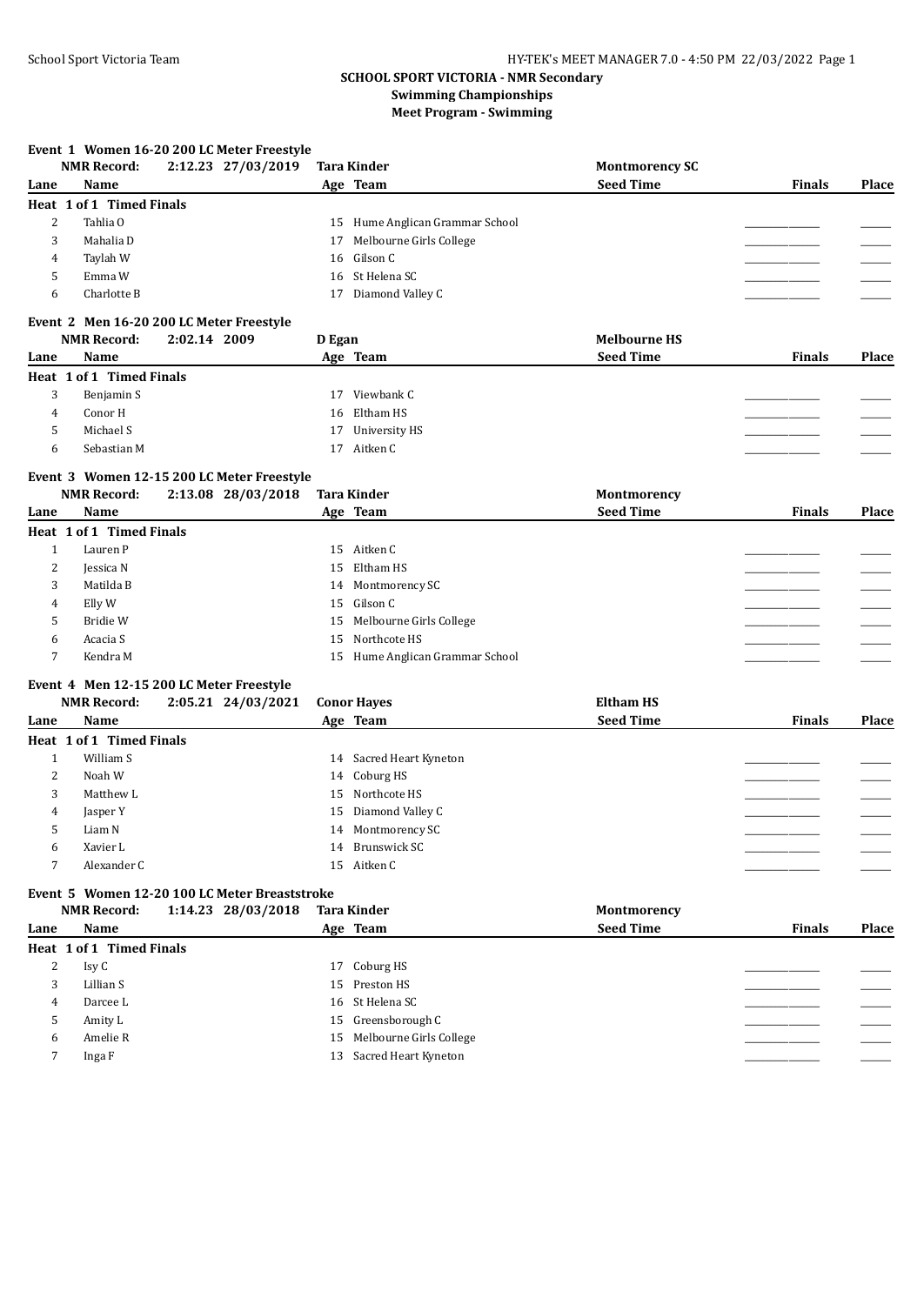#### **Event 6 Men 12-20 100 LC Meter Breaststroke**

|      | <b>NMR Record:</b>       | 1:11.70 27/03/2019 | <b>Declan Somers</b>            | Gilson C         |               |       |
|------|--------------------------|--------------------|---------------------------------|------------------|---------------|-------|
| Lane | Name                     |                    | Age Team                        | <b>Seed Time</b> | <b>Finals</b> | Place |
|      | Heat 1 of 1 Timed Finals |                    |                                 |                  |               |       |
| 4    | Miles P                  |                    | 13 Northcote HS                 |                  |               |       |
| 3    | Guy B                    |                    | 17 Diamond Valley C             |                  |               |       |
| 4    | Nicolas M                |                    | 18 University HS                |                  |               |       |
|      | Luca A                   |                    | 18 Brunswick SC                 |                  |               |       |
| 6    | Rhys M                   |                    | 16 Viewbank C                   |                  |               |       |
|      | Elmar E                  |                    | 17 Hume Anglican Grammar School |                  |               |       |
|      |                          |                    |                                 |                  |               |       |

#### **Event 7 Women 12-13 50 LC Meter Breaststroke**

|      | <b>NMR Record:</b>       | 36.53 1993 | <b>K</b> Scheele |                            | <b>University</b> |               |       |
|------|--------------------------|------------|------------------|----------------------------|-------------------|---------------|-------|
| Lane | Name                     |            |                  | Age Team                   | <b>Seed Time</b>  | <b>Finals</b> | Place |
|      | Heat 1 of 1 Timed Finals |            |                  |                            |                   |               |       |
|      | Dumini M                 |            | 13               | Gladstone Park SC          |                   |               |       |
| 2    | Aphra H                  |            | 13               | Princes Hill SC            |                   |               |       |
| 3    | Olivia D                 |            |                  | 13 Eltham HS               |                   |               |       |
| 4    | Mika M                   |            | 12               | Viewbank C                 |                   |               |       |
| 5    | Leah B                   |            |                  | 13 Preston HS              |                   |               |       |
| 6    | Indigo E                 |            |                  | 13 Melbourne Girls College |                   |               |       |
| 7    | Lily D                   |            | 13               | Whittlesea SC              |                   |               |       |
| 8    | Inga F                   |            |                  | 13 Sacred Heart Kyneton    |                   |               |       |
|      |                          |            |                  |                            |                   |               |       |

## **Event 8 Men 12-13 50 LC Meter Breaststroke**<br>NMR Record: 26.75 29/03/2017

|      | <b>NMR Record:</b>       | 36.75 29/03/2017 |    | <b>Ryan Moodie</b>           | Viewbank C       |               |       |
|------|--------------------------|------------------|----|------------------------------|------------------|---------------|-------|
| Lane | Name                     |                  |    | Age Team                     | <b>Seed Time</b> | <b>Finals</b> | Place |
|      | Heat 1 of 1 Timed Finals |                  |    |                              |                  |               |       |
|      | Bailey W                 |                  | 13 | Hume Anglican Grammar School |                  |               |       |
| 2    | Riley W                  |                  |    | 13 Hazel Glen C              |                  |               |       |
| 3    | Rybeck M                 |                  |    | 12 Bundoora SC               |                  |               |       |
| 4    | Ashley L                 |                  |    | 13 Greensborough C           |                  |               |       |
| 5    | Miles P                  |                  | 13 | Northcote HS                 |                  |               |       |
| 6    | Tyler M                  |                  | 13 | University HS                |                  |               |       |
| 7    | Alex M                   |                  | 13 | University HS                |                  |               |       |
| 8    | Lincoln R                |                  |    | 13 Aitken C                  |                  |               |       |

#### **Event 9 Women 14 Year Olds 50 LC Meter Breaststroke**

|      | <b>NMR Record:</b>       | 36.14 1/04/2014 | Katalina Siburian          | Mill Park SC     |               |       |
|------|--------------------------|-----------------|----------------------------|------------------|---------------|-------|
| Lane | <b>Name</b>              |                 | Age Team                   | <b>Seed Time</b> | <b>Finals</b> | Place |
|      | Heat 1 of 1 Timed Finals |                 |                            |                  |               |       |
| 2    | Emi M                    |                 | Viewbank C<br>14           |                  |               |       |
| 3    | Lucy C                   |                 | 14 Melbourne Girls College |                  |               |       |
| 4    | Catherine M              |                 | 14 Sacred Heart Kyneton    |                  |               |       |
| 5    | Isabelle D               |                 | 14 St Helena SC            |                  |               |       |
| 6    | Analena M                |                 | 14 Northcote HS            |                  |               |       |
|      | Elsie R                  |                 | 14 Princes Hill SC         |                  |               |       |
| 8    | Ruby Z                   |                 | 14 Gladstone Park SC       |                  |               |       |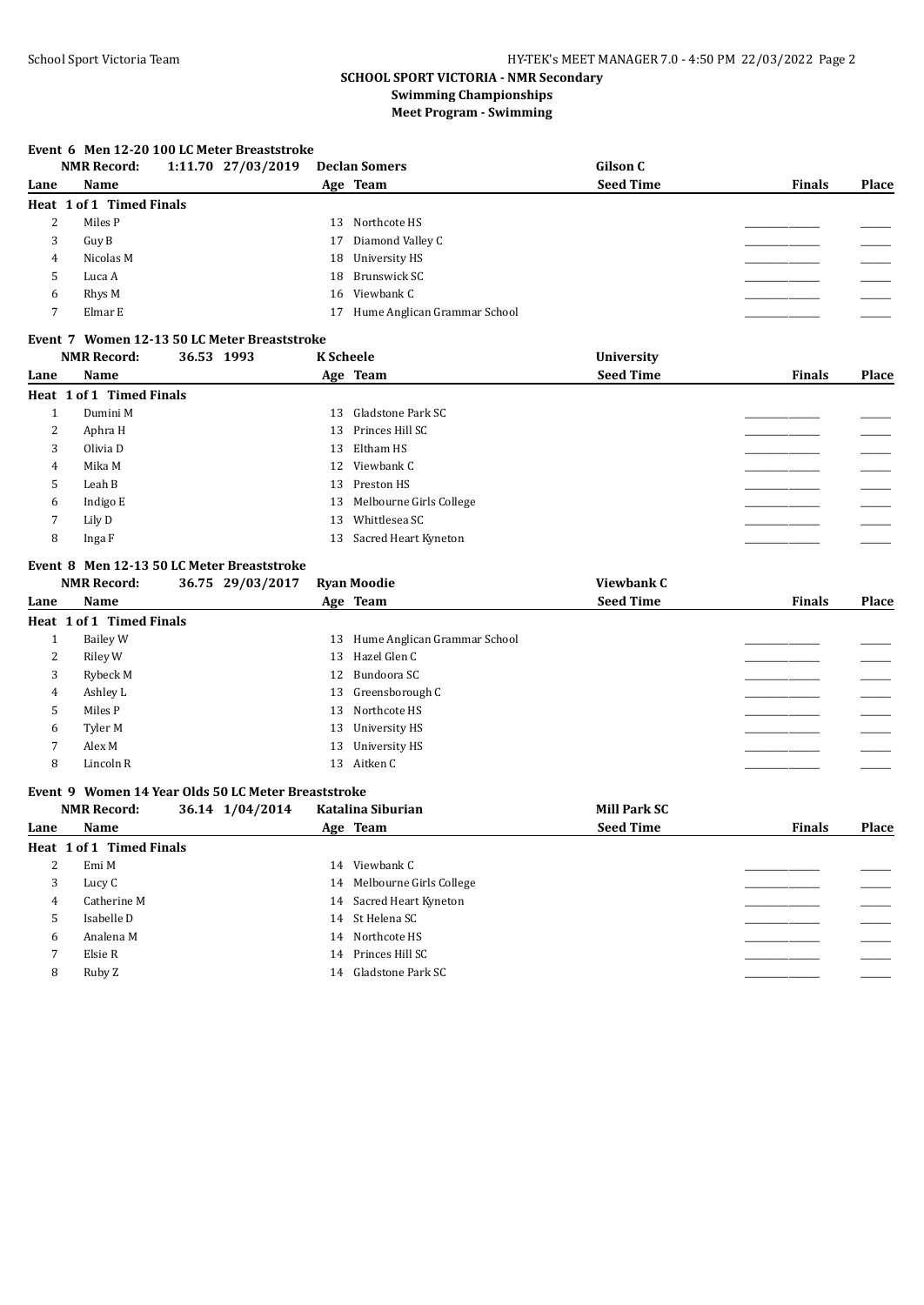#### **Event 10 Men 14 Year Olds 50 LC Meter Breaststroke**

|      | <b>NMR Record:</b>       | 34.28 28/03/2018 | <b>Ryan Moodie</b>              | Viewbank C       |               |       |
|------|--------------------------|------------------|---------------------------------|------------------|---------------|-------|
| Lane | Name                     |                  | Age Team                        | <b>Seed Time</b> | <b>Finals</b> | Place |
|      | Heat 1 of 1 Timed Finals |                  |                                 |                  |               |       |
|      | Harry D                  |                  | 14 Aitken C                     |                  |               |       |
| 2    | Tri T                    |                  | 14 Thornbury HS                 |                  |               |       |
| 3    | Flynn Z                  |                  | 14 Viewbank C                   |                  |               |       |
| 4    | Daniel P                 |                  | 14 University HS                |                  |               |       |
| 5    | Campbell B               |                  | 14 Brunswick SC                 |                  |               |       |
| 6    | Henry W                  |                  | 14 St Helena SC                 |                  |               |       |
|      | Henry B                  |                  | 14 Hume Anglican Grammar School |                  |               |       |
|      |                          |                  |                                 |                  |               |       |

#### **Event 11 Women 15 Year Olds 50 LC Meter Breaststroke**

|      | <b>NMR Record:</b>       | 34.85 28/03/2018 | <b>Tara Kinder</b>              | Montmorency      |               |       |
|------|--------------------------|------------------|---------------------------------|------------------|---------------|-------|
| Lane | <b>Name</b>              |                  | Age Team                        | <b>Seed Time</b> | <b>Finals</b> | Place |
|      | Heat 1 of 1 Timed Finals |                  |                                 |                  |               |       |
|      | Tahlia O                 |                  | 15 Hume Anglican Grammar School |                  |               |       |
| 2    | Amelie R                 |                  | 15 Melbourne Girls College      |                  |               |       |
| 3    | Mia J                    |                  | 15 Viewbank C                   |                  |               |       |
| 4    | Amity L                  |                  | 15 Greensborough C              |                  |               |       |
| 5    | Elly W                   |                  | 15 Gilson C                     |                  |               |       |
| 6    | Matilda H                |                  | 15 Northcote HS                 |                  |               |       |
|      | Emelie A                 |                  | 15 University HS                |                  |               |       |
| 8    | Emily S                  |                  | 15 Roxburgh C                   |                  |               |       |

#### **Event 12 Men 15 Year Olds 50 LC Meter Breaststroke**

|      | <b>NMR Record:</b>       | 33.17 27/03/2019 | <b>James Summerton</b>          | <b>St Helena SC</b> |               |       |
|------|--------------------------|------------------|---------------------------------|---------------------|---------------|-------|
| Lane | Name                     |                  | Age Team                        | <b>Seed Time</b>    | <b>Finals</b> | Place |
|      | Heat 1 of 1 Timed Finals |                  |                                 |                     |               |       |
|      | Elijah P                 |                  | 15 Gilson C                     |                     |               |       |
| 2    | Daniel J                 |                  | 15 Montmorency SC               |                     |               |       |
| 3    | Alex C                   |                  | 15 Princes Hill SC              |                     |               |       |
| 4    | Mitchell B               |                  | 15 Eltham HS                    |                     |               |       |
| 5    | William P                |                  | 15 University HS                |                     |               |       |
| 6    | Ellis W                  |                  | 15 Preston HS                   |                     |               |       |
| 7    | Joel A                   |                  | 15 Hume Anglican Grammar School |                     |               |       |
| 8    | Bryan W                  |                  | 15 Aitken C                     |                     |               |       |

#### **Event 13 Women 16 Year Olds 50 LC Meter Breaststroke**

|      | <b>NMR Record:</b>       | 35.11 24/03/2021 | <b>Charlie Millard</b>          | <b>Melbourne GC</b> |               |       |
|------|--------------------------|------------------|---------------------------------|---------------------|---------------|-------|
| Lane | Name                     |                  | Age Team                        | <b>Seed Time</b>    | <b>Finals</b> | Place |
|      | Heat 1 of 1 Timed Finals |                  |                                 |                     |               |       |
|      | Hannah C                 |                  | 16 Reservoir HS                 |                     |               |       |
| 2    | Coco M                   |                  | 16 University HS                |                     |               |       |
| 3    | Maisie W                 |                  | 16 Eltham HS                    |                     |               |       |
| 4    | Darcee L                 |                  | 16 St Helena SC                 |                     |               |       |
| 5    | Taylah W                 |                  | 16 Gilson C                     |                     |               |       |
| 6    | Hannah P                 |                  | 16 Preston HS                   |                     |               |       |
| 7    | Olivia M                 |                  | 16 Princes Hill SC              |                     |               |       |
| 8    | Neha S                   |                  | 16 Hume Anglican Grammar School |                     |               |       |
|      |                          |                  |                                 |                     |               |       |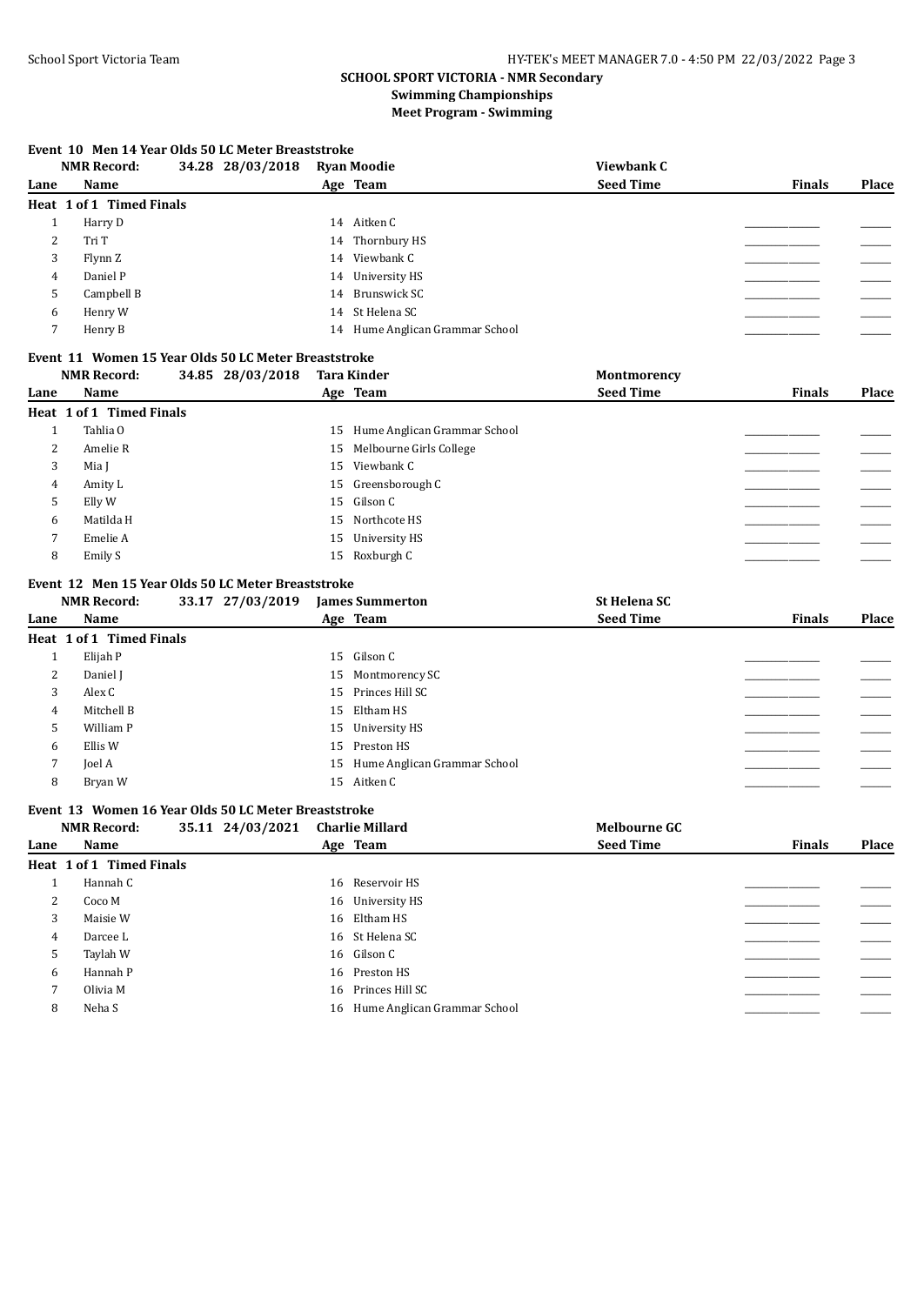#### **Event 14 Men 16 Year Olds 50 LC Meter Breaststroke**

|      | <b>NMR Record:</b>       | 33.28 29/03/2017 | <b>Baden Coxsedge</b> | <b>Princes Hill</b> |               |              |
|------|--------------------------|------------------|-----------------------|---------------------|---------------|--------------|
| Lane | Name                     | Age Team         |                       | <b>Seed Time</b>    | <b>Finals</b> | <b>Place</b> |
|      | Heat 1 of 1 Timed Finals |                  |                       |                     |               |              |
|      | Julian M                 |                  | 16 Aitken C           |                     |               |              |
| 2    | Rune B                   |                  | 16 Coburg HS          |                     |               |              |
| 3    | Kk C                     |                  | 16 Viewbank C         |                     |               |              |
| 4    | Jacob L                  |                  | 16 Montmorency SC     |                     |               |              |
| 5    | Luke P                   |                  | 16 University HS      |                     |               |              |
| 6    | Josha K                  |                  | 16 Northcote HS       |                     |               |              |
|      | Gurbir S                 |                  | 16 Epping SC          |                     |               |              |
|      |                          |                  |                       |                     |               |              |

## **Event 15 Women 17 Year Olds 50 LC Meter Breaststroke**

|      | <b>NMR Record:</b>       | 35.38 29/03/2017 | Katalina Siburian       | <b>Mill Park SC</b> |               |       |
|------|--------------------------|------------------|-------------------------|---------------------|---------------|-------|
| Lane | Name                     |                  | Age Team                | <b>Seed Time</b>    | <b>Finals</b> | Place |
|      | Heat 1 of 1 Timed Finals |                  |                         |                     |               |       |
|      | Josephine M              |                  | 17 Aitken C             |                     |               |       |
| 2    | Poppy M                  |                  | 17 Sacred Heart Kyneton |                     |               |       |
| 3    | Sabine T                 |                  | 17 University HS        |                     |               |       |
| 4    | Emilee S                 |                  | 17 Hazel Glen C         |                     |               |       |
|      | Tahlia M                 |                  | 17 St Helena SC         |                     |               |       |
| 6    | Isy C                    |                  | 17 Coburg HS            |                     |               |       |
|      | Tarnie I                 |                  | Viewbank C<br>17        |                     |               |       |

#### **Event 16 Men 17 Year Olds 50 LC Meter Breaststroke**

|      | <b>NMR Record:</b>       | 32.61 27/03/2019 | <b>Declan Somers</b> |                                 | Gilson C         |               |              |
|------|--------------------------|------------------|----------------------|---------------------------------|------------------|---------------|--------------|
| Lane | <b>Name</b>              |                  | Age Team             |                                 | <b>Seed Time</b> | <b>Finals</b> | <b>Place</b> |
|      | Heat 1 of 1 Timed Finals |                  |                      |                                 |                  |               |              |
| 3    | Curtis Z                 |                  | 17                   | University HS                   |                  |               |              |
| 4    | Cameron M                |                  | 17                   | Viewbank C                      |                  |               |              |
|      | Guy B                    |                  | 17                   | Diamond Valley C                |                  |               |              |
| 6    | Elmar E                  |                  |                      | 17 Hume Anglican Grammar School |                  |               |              |
|      | Omar M                   |                  | 17                   | Sirius College                  |                  |               |              |

#### **Event 17 Women 18-20 50 LC Meter Breaststroke**

|      | <b>NMR Record:</b>       | 37.43 28/03/2018 | Katalina Siburian               | <b>Mill Park SC</b> |               |       |
|------|--------------------------|------------------|---------------------------------|---------------------|---------------|-------|
| Lane | Name                     |                  | Age Team                        | <b>Seed Time</b>    | <b>Finals</b> | Place |
|      | Heat 1 of 1 Timed Finals |                  |                                 |                     |               |       |
| ∠    | Brooke S                 |                  | 18 Roxburgh C                   |                     |               |       |
|      | Michelle H               |                  | 18 University HS                |                     |               |       |
| 4    | Chloe C                  |                  | 17 Melbourne Girls College      |                     |               |       |
|      | Caitlin T                |                  | 18 Hume Anglican Grammar School |                     |               |       |
| h    | Alexis M                 |                  | 18 Diamond Valley C             |                     |               |       |
|      |                          |                  |                                 |                     |               |       |

## **Event 18 Men 18-20 50 LC Meter Breaststroke**

|      | <b>NMR Record:</b>       | 32.70 2008 | <b>B</b> Leenaerts | <b>St Helena</b> |               |       |
|------|--------------------------|------------|--------------------|------------------|---------------|-------|
| Lane | Name                     |            | Age Team           | <b>Seed Time</b> | <b>Finals</b> | Place |
|      | Heat 1 of 1 Timed Finals |            |                    |                  |               |       |
|      | Ismet D                  |            | 18 Roxburgh C      |                  |               |       |
| 2    | Thomas W                 |            | 18 Whittlesea SC   |                  |               |       |
| 3    | Nicolas M                |            | 18 University HS   |                  |               |       |
| 4    | Luca A                   |            | 18 Brunswick SC    |                  |               |       |
| 5    | James S                  |            | 18 St Helena SC    |                  |               |       |
| 6    | Ryan M                   |            | 18 Viewbank C      |                  |               |       |
|      | Jake P                   |            | 18 Mount Ridley C  |                  |               |       |
|      |                          |            |                    |                  |               |       |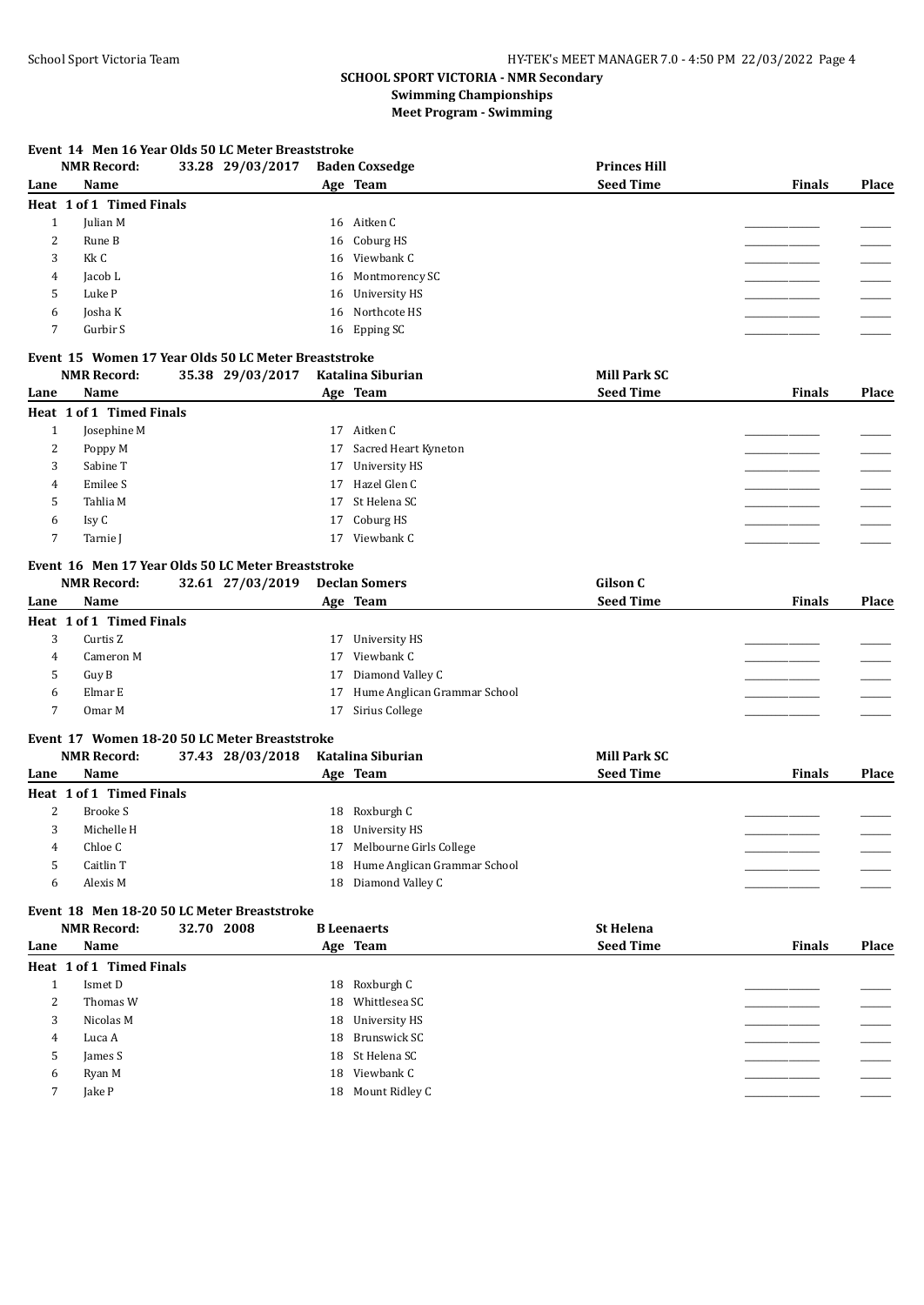**Event 19 Women 12-20 100 LC Meter Butterfly**

## **SCHOOL SPORT VICTORIA - NMR Secondary Swimming Championships Meet Program - Swimming**

|                | <b>NMR Record:</b>                                                      | 1:00.21 1979 |                  |    | <b>K</b> Schmidt                | <b>Mac.Robertson</b> |               |              |
|----------------|-------------------------------------------------------------------------|--------------|------------------|----|---------------------------------|----------------------|---------------|--------------|
| Lane           | Name                                                                    |              |                  |    | Age Team                        | <b>Seed Time</b>     | <b>Finals</b> | <b>Place</b> |
|                | Heat 1 of 1 Timed Finals                                                |              |                  |    |                                 |                      |               |              |
| 3              | Bridie W                                                                |              |                  |    | 15 Melbourne Girls College      |                      |               |              |
| 4              | Zoe B                                                                   |              |                  | 16 | <b>University HS</b>            |                      |               |              |
| 5              | Matilda H                                                               |              |                  | 15 | Northcote HS                    |                      |               |              |
| 6              | Amrita A                                                                |              |                  |    | 14 Montmorency SC               |                      |               |              |
|                | Event 20 Men 12-20 100 LC Meter Butterfly                               |              |                  |    |                                 |                      |               |              |
|                | <b>NMR Record:</b>                                                      |              | 55.40 29/03/2017 |    | <b>Matthew Temple</b>           | Greensboroug         |               |              |
| Lane           | Name                                                                    |              |                  |    | Age Team                        | <b>Seed Time</b>     | <b>Finals</b> | Place        |
|                | Heat 1 of 1 Timed Finals                                                |              |                  |    |                                 |                      |               |              |
| 2              | Sebastian M                                                             |              |                  |    | 17 Aitken C                     |                      |               |              |
| 3              | Jacob D                                                                 |              |                  | 17 | Eltham HS                       |                      |               |              |
|                |                                                                         |              |                  |    | Viewbank C                      |                      |               |              |
| 4              | Niklas H                                                                |              |                  | 15 |                                 |                      |               |              |
| 5              | Michael S                                                               |              |                  | 17 | <b>University HS</b>            |                      |               |              |
| 6              | Menno K                                                                 |              |                  |    | 14 Preston HS                   |                      |               |              |
|                | Event 21 Women 12-13 50 LC Meter Butterfly                              |              |                  |    |                                 |                      |               |              |
|                | <b>NMR Record:</b>                                                      |              | 31.80 28/03/2018 |    | Charli Millard                  | <b>Melbourne GC</b>  |               |              |
| Lane           | Name                                                                    |              |                  |    | Age Team                        | <b>Seed Time</b>     | <b>Finals</b> | Place        |
|                | Heat 1 of 1 Timed Finals                                                |              |                  |    |                                 |                      |               |              |
| $\mathbf{1}$   | Christaline S                                                           |              |                  | 13 | Greenvale SC                    |                      |               |              |
| $\overline{2}$ | Olivia D                                                                |              |                  | 13 | Eltham HS                       |                      |               |              |
| 3              | Jemima H                                                                |              |                  | 13 | Northcote HS                    |                      |               |              |
| 4              | Zeina A                                                                 |              |                  | 13 | Melbourne Girls College         |                      |               |              |
| 5              | Mika M                                                                  |              |                  |    | 12 Viewbank C                   |                      |               |              |
| 6              | Mahni H                                                                 |              |                  | 13 | Princes Hill SC                 |                      |               |              |
| 7              | Ada M                                                                   |              |                  |    | 13 Hume Anglican Grammar School |                      |               |              |
|                | Event 22 Men 12-13 50 LC Meter Butterfly                                |              |                  |    |                                 |                      |               |              |
|                | <b>NMR Record:</b>                                                      |              | 30.57 28/03/2018 |    | Huga Yoshida                    | <b>University H</b>  |               |              |
| Lane           | Name                                                                    |              |                  |    | Age Team                        | <b>Seed Time</b>     | <b>Finals</b> | <b>Place</b> |
|                | Heat 1 of 1 Timed Finals                                                |              |                  |    |                                 |                      |               |              |
| $\mathbf{1}$   | Johannes R                                                              |              |                  | 13 | Sacred Heart Kyneton            |                      |               |              |
| 2              | Nayte P                                                                 |              |                  | 13 | Whittlesea SC                   |                      |               |              |
| 3              | Samuel H                                                                |              |                  | 13 | Eltham HS                       |                      |               |              |
| 4              | Tyler M                                                                 |              |                  | 13 | <b>University HS</b>            |                      |               |              |
| 5              | Ashley L                                                                |              |                  | 13 | Greensborough C                 |                      |               |              |
| 6              | Rem S                                                                   |              |                  | 13 | Brunswick SC                    |                      |               |              |
| 7              | Edward H                                                                |              |                  |    | 13 Northcote HS                 |                      |               |              |
| 8              | Mitchell N                                                              |              |                  |    | 13 Aitken C                     |                      |               |              |
|                |                                                                         |              |                  |    |                                 |                      |               |              |
|                | Event 23 Women 14 Year Olds 50 LC Meter Butterfly<br><b>NMR Record:</b> |              | 29.21 1/04/2014  |    | <b>Georgina Alvarez</b>         | <b>Diamond Vall</b>  |               |              |
| Lane           | Name                                                                    |              |                  |    | Age Team                        | <b>Seed Time</b>     | <b>Finals</b> | <b>Place</b> |
|                | Heat 1 of 1 Timed Finals                                                |              |                  |    |                                 |                      |               |              |
| $\mathbf{1}$   | Isabelle E                                                              |              |                  |    | 14 Gilson C                     |                      |               |              |
| $\overline{2}$ | Catherine M                                                             |              |                  |    | 14 Sacred Heart Kyneton         |                      |               |              |
|                | Matilda B                                                               |              |                  |    | 14 Montmorency SC               |                      |               |              |
| 3              |                                                                         |              |                  |    | 14 Viewbank C                   |                      |               |              |
| 4              | Emi M                                                                   |              |                  |    |                                 |                      |               |              |
| 5              | Lucy C                                                                  |              |                  |    | 14 Melbourne Girls College      |                      |               |              |
| 6              | Anneka C                                                                |              |                  |    | 14 Coburg HS                    |                      |               |              |
| 7              | Emma D                                                                  |              |                  |    | 14 Preston HS                   |                      |               |              |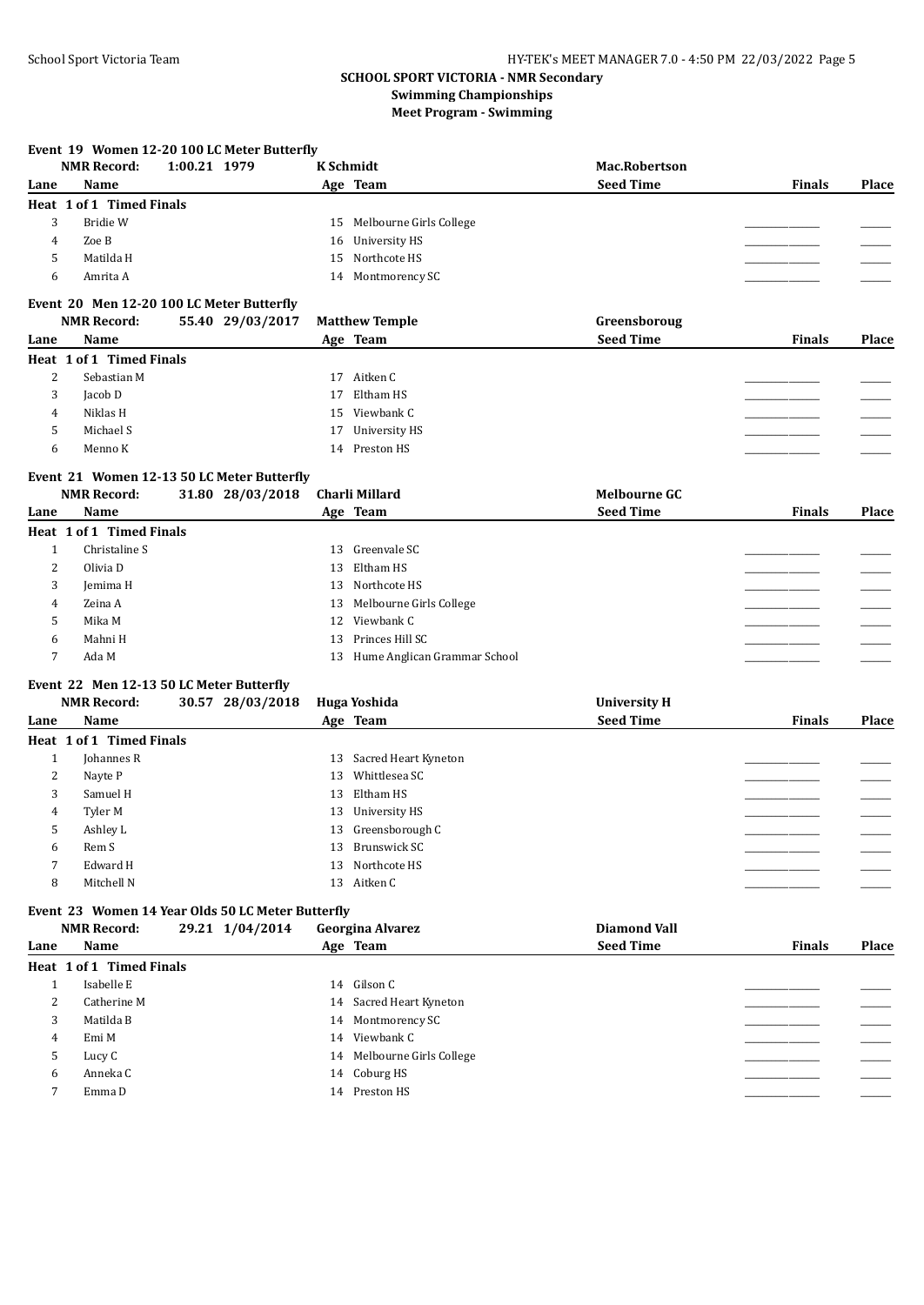## **Event 24 Men 14 Year Olds 50 LC Meter Butterfly**

| <b>NMR Record:</b> | 30.11 2006 | J Argiro                 | <b>St Helena</b> |               |       |
|--------------------|------------|--------------------------|------------------|---------------|-------|
| Name               |            | Age Team                 | <b>Seed Time</b> | <b>Finals</b> | Place |
|                    |            |                          |                  |               |       |
| Zacharia E         |            | 14 Sirius College        |                  |               |       |
| 2<br>Samuel F      |            | 14 Northcote HS          |                  |               |       |
| 3<br>Campbell B    |            | 14 Brunswick SC          |                  |               |       |
| Ryley H<br>4       |            | 14 Montmorency SC        |                  |               |       |
| Jacob R            |            | 14 Greensborough C       |                  |               |       |
| Daniel P           |            | 14 University HS         |                  |               |       |
| William S          |            | 14 Sacred Heart Kyneton  |                  |               |       |
|                    |            | Heat 1 of 1 Timed Finals |                  |               |       |

## **Event 25 Women 15 Year Olds 50 LC Meter Butterfly**

|      | <b>NMR Record:</b>       | 29.34 28/03/2018 | <b>Tara Kinder</b>         | Montmorency      |               |       |
|------|--------------------------|------------------|----------------------------|------------------|---------------|-------|
| Lane | Name                     |                  | Age Team                   | <b>Seed Time</b> | <b>Finals</b> | Place |
|      | Heat 1 of 1 Timed Finals |                  |                            |                  |               |       |
|      | Olivia S                 |                  | 15 Hazel Glen C            |                  |               |       |
| 2    | Emelie A                 |                  | 15 University HS           |                  |               |       |
| 3    | Amity L                  |                  | 15 Greensborough C         |                  |               |       |
| 4    | Matilda H                |                  | 15 Northcote HS            |                  |               |       |
| 5    | Mia I                    |                  | 15 Viewbank C              |                  |               |       |
| 6    | Bridie W                 |                  | 15 Melbourne Girls College |                  |               |       |
|      | Isabella F               |                  | 15 Sacred Heart Kyneton    |                  |               |       |
| 8    | Elsa H                   |                  | 15 Gladstone Park SC       |                  |               |       |

#### **Event 26 Men 15 Year Olds 50 LC Meter Butterfly**

|      | <b>NMR Record:</b>       | 28.46 22/03/2016 | <b>Silas Harris</b> | Viewbank C       |               |       |
|------|--------------------------|------------------|---------------------|------------------|---------------|-------|
| Lane | Name                     |                  | Age Team            | <b>Seed Time</b> | <b>Finals</b> | Place |
|      | Heat 1 of 1 Timed Finals |                  |                     |                  |               |       |
| 2    | Alex C                   |                  | 15 Princes Hill SC  |                  |               |       |
| 3    | Leo B                    |                  | 15 Richmond HS      |                  |               |       |
| 4    | Niklas H                 |                  | 15 Viewbank C       |                  |               |       |
| 5    | Jasper Y                 |                  | 15 Diamond Valley C |                  |               |       |
| 6    | Matthew L                |                  | 15 Northcote HS     |                  |               |       |
|      | Dawood R                 |                  | 15 Sirius College   |                  |               |       |
|      |                          |                  |                     |                  |               |       |

#### **Event 27 Women 16 Year Olds 50 LC Meter Butterfly**

|      | <b>NMR Record:</b>       | 30.07 27/03/2019 | Tara Kinder                     | <b>Montmorency SC</b> |               |              |
|------|--------------------------|------------------|---------------------------------|-----------------------|---------------|--------------|
| Lane | Name                     |                  | Age Team                        | <b>Seed Time</b>      | <b>Finals</b> | <b>Place</b> |
|      | Heat 1 of 1 Timed Finals |                  |                                 |                       |               |              |
|      | Hannah C                 |                  | 16 Reservoir HS                 |                       |               |              |
| 2    | Hannah P                 |                  | 16 Preston HS                   |                       |               |              |
| 3    | Jade S                   |                  | 15 Melbourne Girls College      |                       |               |              |
| 4    | Darcee L                 |                  | 16 St Helena SC                 |                       |               |              |
| 5    | Coco M                   |                  | 16 University HS                |                       |               |              |
| 6    | Maisie W                 |                  | 16 Eltham HS                    |                       |               |              |
|      | Neha S                   |                  | 16 Hume Anglican Grammar School |                       |               |              |
|      |                          |                  |                                 |                       |               |              |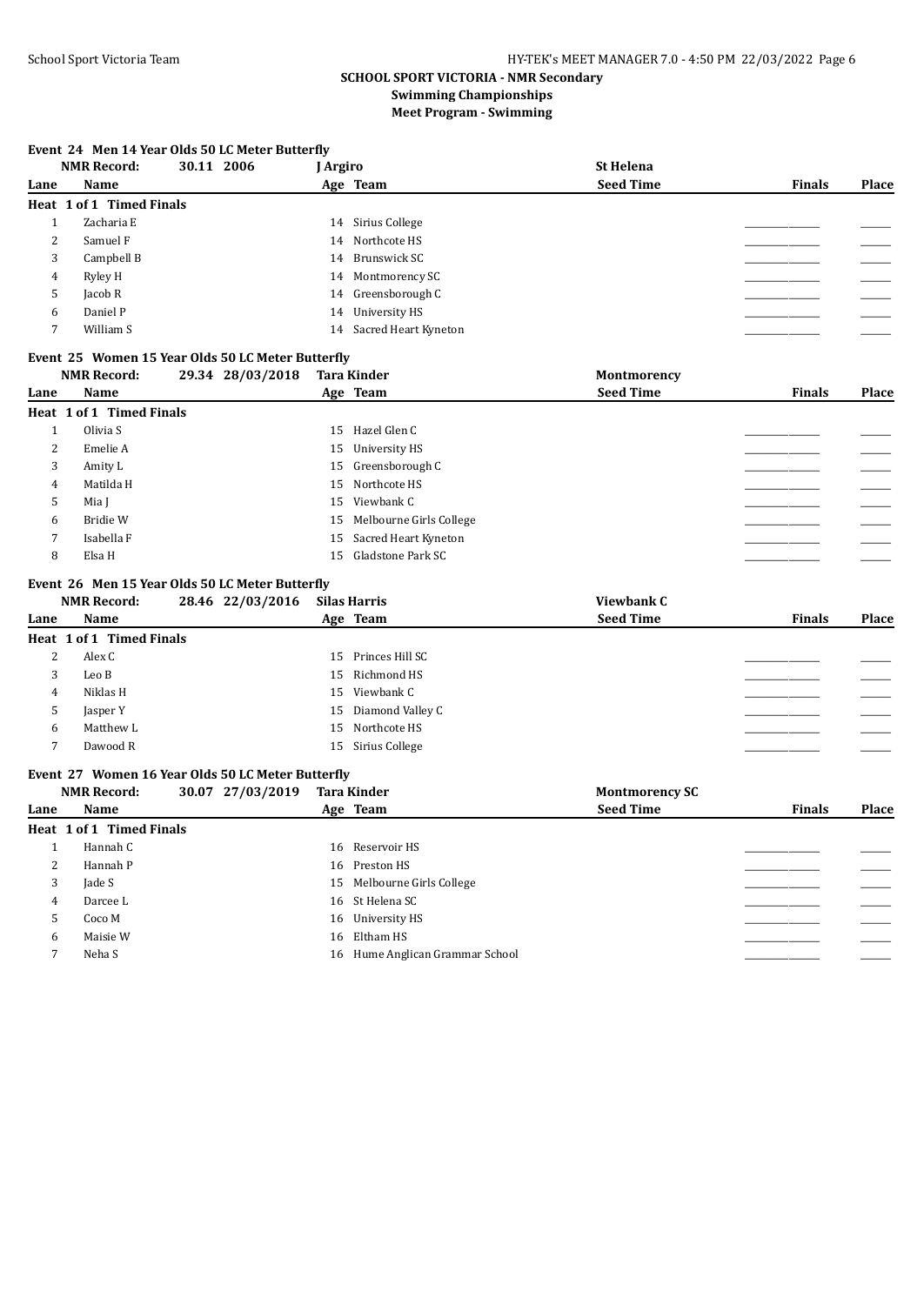## **Event 28 Men 16 Year Olds 50 LC Meter Butterfly**

|      | <b>NMR Record:</b>                                                                          | 27.50 24/03/2015 |    | <b>Matt Temple</b>      | Greensboroug     |               |       |
|------|---------------------------------------------------------------------------------------------|------------------|----|-------------------------|------------------|---------------|-------|
| Lane | Name                                                                                        |                  |    | Age Team                | <b>Seed Time</b> | <b>Finals</b> | Place |
|      | <b>Heat 1 of 1 Timed Finals</b>                                                             |                  |    |                         |                  |               |       |
| 2    | Alex C                                                                                      |                  |    | 16 Viewbank C           |                  |               |       |
| 3    | Tiger W                                                                                     |                  |    | 16 Northcote HS         |                  |               |       |
| 4    | Jacob L                                                                                     |                  | 16 | Montmorency SC          |                  |               |       |
| 5    | Luke P                                                                                      |                  | 16 | University HS           |                  |               |       |
| 6    | Gavin F                                                                                     |                  | 16 | University HS           |                  |               |       |
| 7    | Otto T                                                                                      |                  | 16 | Sacred Heart Kyneton    |                  |               |       |
|      | Event 29 Women 17 Year Olds 50 LC Meter Butterfly<br><b>NMR Record:</b><br>30.76 22/03/2016 |                  |    | Lauren Ralph            | Viewbank C       |               |       |
| Lane | Name                                                                                        |                  |    | Age Team                | <b>Seed Time</b> | <b>Finals</b> | Place |
|      | Heat 1 of 1 Timed Finals                                                                    |                  |    |                         |                  |               |       |
| 2    | Madeline H                                                                                  |                  | 17 | Sacred Heart Kyneton    |                  |               |       |
| 3    | Sabine T                                                                                    |                  | 17 | <b>University HS</b>    |                  |               |       |
| 4    | Emilee S                                                                                    |                  | 17 | Hazel Glen C            |                  |               |       |
| 5    | Tahlia M                                                                                    |                  | 17 | St Helena SC            |                  |               |       |
| 6    | Charli C                                                                                    |                  | 17 | Melbourne Girls College |                  |               |       |
|      | Charlotte M                                                                                 |                  | 17 | Montmorency SC          |                  |               |       |

#### **Event 30 Men 17 Year Olds 50 LC Meter Butterfly**

|      | <b>NMR Record:</b>       | 27.05 22/03/2016 | <b>Matt Temple</b>              | Greensboroug     |               |       |
|------|--------------------------|------------------|---------------------------------|------------------|---------------|-------|
| Lane | Name                     |                  | Age Team                        | <b>Seed Time</b> | <b>Finals</b> | Place |
|      | Heat 1 of 1 Timed Finals |                  |                                 |                  |               |       |
| 2    | Elmar E                  |                  | 17 Hume Anglican Grammar School |                  |               |       |
| 3    | Guy B                    |                  | 17 Diamond Valley C             |                  |               |       |
| 4    | Cameron M                |                  | 17 Viewbank C                   |                  |               |       |
|      | Curtis Z                 |                  | 17 University HS                |                  |               |       |
| 6    | Michael S                |                  | 17 University HS                |                  |               |       |
|      | Noah S                   |                  | 17 Gilson C                     |                  |               |       |
|      |                          |                  |                                 |                  |               |       |

#### **Event 31 Women 18-20 50 LC Meter Butterfly**

|      | NMR Record:              | 30.70 28/03/2018 | Laura Davy | <b>St Helena SC</b>             |               |              |
|------|--------------------------|------------------|------------|---------------------------------|---------------|--------------|
| Lane | <b>Name</b>              |                  | Age Team   | <b>Seed Time</b>                | <b>Finals</b> | <b>Place</b> |
|      | Heat 1 of 1 Timed Finals |                  |            |                                 |               |              |
|      | Chloe C                  |                  |            | 17 Melbourne Girls College      |               |              |
|      | Caitlin T                |                  |            | 18 Hume Anglican Grammar School |               |              |
|      | Michelle H               |                  | 18         | University HS                   |               |              |

#### **Event 32 Men 18-20 50 LC Meter Butterfly**

|      | <b>NMR Record:</b>       | 25.60 29/03/2017 | <b>Matthew Temple</b>   | Greensboroug     |               |       |
|------|--------------------------|------------------|-------------------------|------------------|---------------|-------|
| Lane | Name                     |                  | Age Team                | <b>Seed Time</b> | <b>Finals</b> | Place |
|      | Heat 1 of 1 Timed Finals |                  |                         |                  |               |       |
|      | Ismet D                  |                  | 18 Roxburgh C           |                  |               |       |
| 2    | Jed D                    |                  | 18 Sacred Heart Kyneton |                  |               |       |
| 3    | Ryan M                   |                  | 18 Viewbank C           |                  |               |       |
| 4    | Nicolas M                |                  | 18 University HS        |                  |               |       |
| 5    | James S                  |                  | 18 St Helena SC         |                  |               |       |
| 6    | Luca A                   |                  | 18 Brunswick SC         |                  |               |       |
|      | Thomas W                 |                  | Whittlesea SC<br>18     |                  |               |       |
|      |                          |                  |                         |                  |               |       |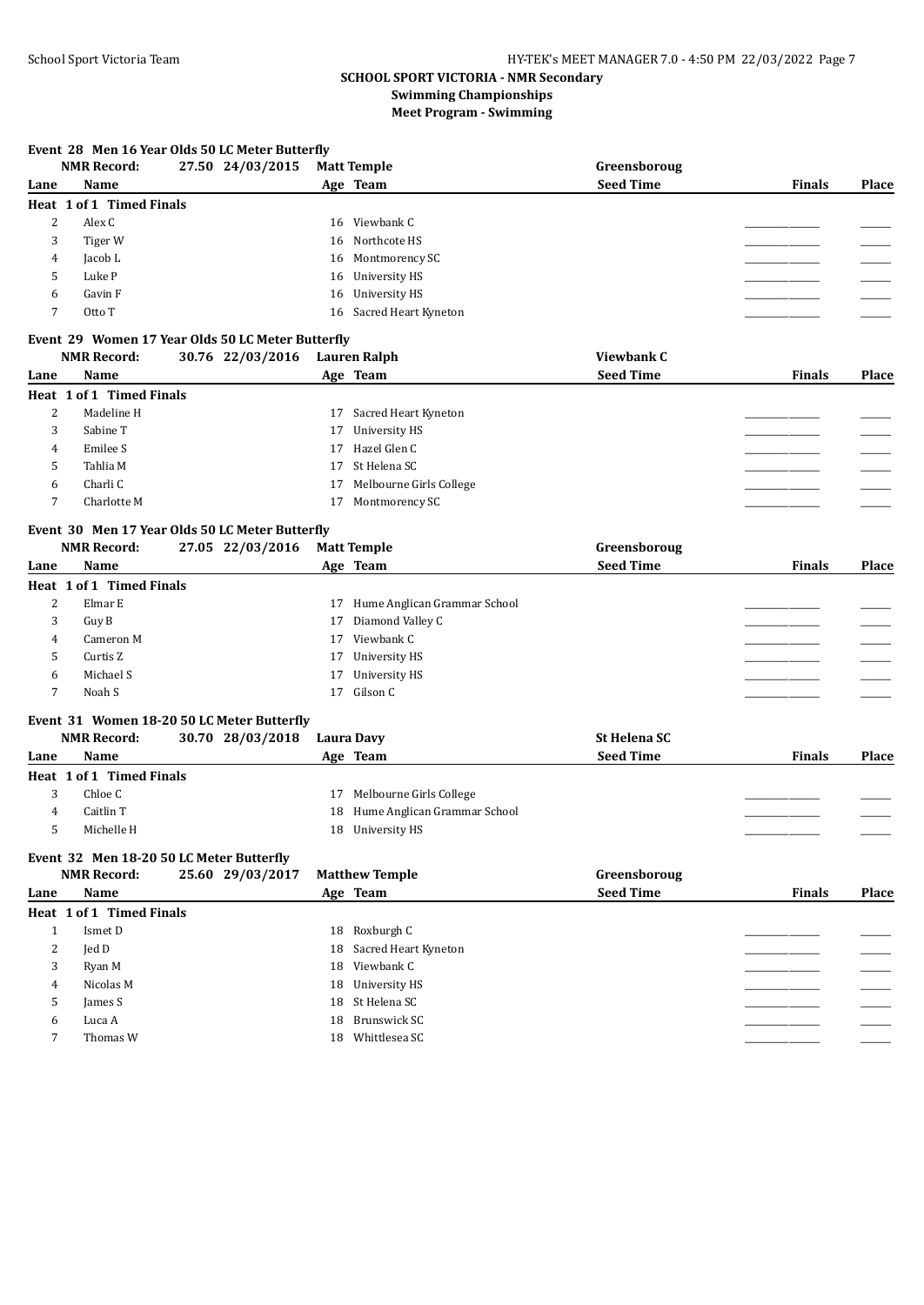## **Event 33 Women 12-15 100 LC Meter Freestyle**

|                | <b>NMR Record:</b>       | 1:03.84 29/03/2017 | <b>Heidi Morris</b>        | <b>Melbourne GC</b> |               |       |
|----------------|--------------------------|--------------------|----------------------------|---------------------|---------------|-------|
| Lane           | Name                     |                    | Age Team                   | <b>Seed Time</b>    | <b>Finals</b> | Place |
|                | Heat 1 of 1 Timed Finals |                    |                            |                     |               |       |
|                | Lucy C                   |                    | 14 Melbourne Girls College |                     |               |       |
| 2              | Amelia A                 |                    | 15 Montmorency SC          |                     |               |       |
| 3              | Isabella F               |                    | 15 Sacred Heart Kyneton    |                     |               |       |
| 4              | Elly W                   |                    | 15 Gilson C                |                     |               |       |
| כ              | Acacia S                 |                    | 15 Northcote HS            |                     |               |       |
| 6              | Maya W                   |                    | 15 Diamond Valley C        |                     |               |       |
| $\overline{ }$ | Olivia A                 |                    | 14 Coburg HS               |                     |               |       |
| 8              | Jessica Y                |                    | 15 Aitken C                |                     |               |       |
|                |                          |                    |                            |                     |               |       |

## **Event 34 Men 12-15 100 LC Meter Freestyle**

|      | <b>NMR Record:</b>       | 58.41 22/03/2016 | Silas Harris            | Viewbank C       |               |       |
|------|--------------------------|------------------|-------------------------|------------------|---------------|-------|
| Lane | Name                     |                  | Age Team                | <b>Seed Time</b> | <b>Finals</b> | Place |
|      | Heat 1 of 1 Timed Finals |                  |                         |                  |               |       |
|      | Xavier C                 |                  | 15 Gladstone Park SC    |                  |               |       |
| 2    | Xavier L                 |                  | Brunswick SC<br>14      |                  |               |       |
| 3    | Jamie H                  |                  | 15 Richmond HS          |                  |               |       |
| 4    | Archie N                 |                  | 15 Macleod C            |                  |               |       |
| 5    | Oliver J                 |                  | 15 Viewbank C           |                  |               |       |
| 6    | Matthew L                |                  | 15 Northcote HS         |                  |               |       |
|      | William S                |                  | 14 Sacred Heart Kyneton |                  |               |       |

#### **Event 35 Women 16-20 100 LC Meter Freestyle**

|      | <b>NMR Record:</b>       | 1:02.06 27/03/2019 Chantelle Campbell |                            | Melbourne Gi     |               |       |
|------|--------------------------|---------------------------------------|----------------------------|------------------|---------------|-------|
| Lane | Name                     |                                       | Age Team                   | <b>Seed Time</b> | <b>Finals</b> | Place |
|      | Heat 1 of 1 Timed Finals |                                       |                            |                  |               |       |
| ▵    | Charlotte B              |                                       | 17 Diamond Valley C        |                  |               |       |
|      | Hannah P                 |                                       | 16 Preston HS              |                  |               |       |
| 4    | Emilee S                 |                                       | 17 Hazel Glen C            |                  |               |       |
|      | Emma W                   |                                       | 16 St Helena SC            |                  |               |       |
| 6    | Manon S                  |                                       | 16 Melbourne Girls College |                  |               |       |

#### **Event 36 Men 16-20 100 LC Meter Freestyle**

|      | <b>NMR Record:</b>       | 54.28 22/03/2016 | <b>Andrew Rice</b>              | Montmorency      |               |       |
|------|--------------------------|------------------|---------------------------------|------------------|---------------|-------|
| Lane | Name                     |                  | Age Team                        | <b>Seed Time</b> | <b>Finals</b> | Place |
|      | Heat 1 of 1 Timed Finals |                  |                                 |                  |               |       |
|      | Marcus C                 |                  | 18 Reservoir HS                 |                  |               |       |
| 2    | Elmar E                  |                  | 17 Hume Anglican Grammar School |                  |               |       |
| 3    | Luke P                   |                  | 16 University HS                |                  |               |       |
| 4    | Conor H                  |                  | 16 Eltham HS                    |                  |               |       |
| 5    | Curtis Z                 |                  | 17 University HS                |                  |               |       |
| 6    | James S                  |                  | 18 St Helena SC                 |                  |               |       |
|      | Thomas W                 |                  | Whittlesea SC<br>18             |                  |               |       |
| 8    | Alexander C              |                  | 15 Aitken C                     |                  |               |       |
|      |                          |                  |                                 |                  |               |       |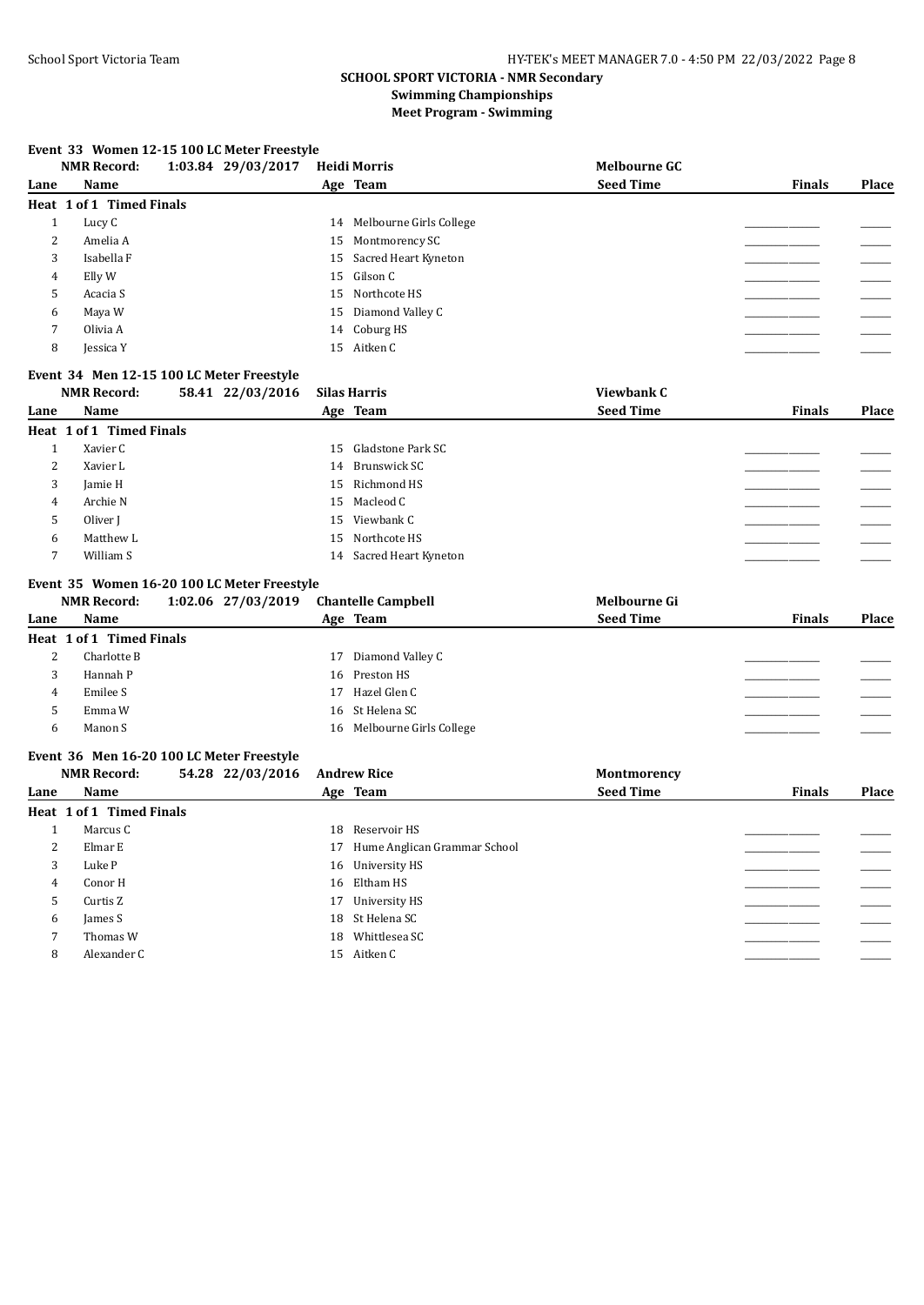## **Event 37 Women 12-13 50 LC Meter Freestyle**

|      | <b>NMR Record:</b>       | 29.92 22/03/2016 |    | <b>Chantelle Campbell</b>       | <b>Melbourne GC</b> |               |       |
|------|--------------------------|------------------|----|---------------------------------|---------------------|---------------|-------|
| Lane | Name                     |                  |    | Age Team                        | <b>Seed Time</b>    | <b>Finals</b> | Place |
|      | Heat 1 of 1 Timed Finals |                  |    |                                 |                     |               |       |
|      | Dumini M                 |                  |    | 13 Gladstone Park SC            |                     |               |       |
| ∠    | Ariana B                 |                  |    | 13 St Helena SC                 |                     |               |       |
| 3    | Mahni H                  |                  |    | 13 Princes Hill SC              |                     |               |       |
| 4    | Zeina A                  |                  |    | 13 Melbourne Girls College      |                     |               |       |
| 5    | Olivia D                 |                  |    | 13 Eltham HS                    |                     |               |       |
| 6    | Ada M                    |                  |    | 13 Hume Anglican Grammar School |                     |               |       |
|      | Lily D                   |                  | 13 | Whittlesea SC                   |                     |               |       |
| 8    | Jemima H                 |                  | 13 | Northcote HS                    |                     |               |       |
|      |                          |                  |    |                                 |                     |               |       |

## **Event 38 Men 12-13 50 LC Meter Freestyle**

|      | <b>NMR Record:</b>       | 27.97 28/03/2018 |    | Huga Yoshida            | <b>University H</b> |               |       |
|------|--------------------------|------------------|----|-------------------------|---------------------|---------------|-------|
| Lane | Name                     |                  |    | Age Team                | <b>Seed Time</b>    | <b>Finals</b> | Place |
|      | Heat 1 of 1 Timed Finals |                  |    |                         |                     |               |       |
| T    | Harper E                 |                  | 13 | Preston HS              |                     |               |       |
| 2    | Angus W                  |                  |    | 13 Sacred Heart Kyneton |                     |               |       |
| 3    | Luca S                   |                  |    | 13 University HS        |                     |               |       |
| 4    | Joel F                   |                  |    | 13 St Helena SC         |                     |               |       |
| 5    | Ashley L                 |                  |    | 13 Greensborough C      |                     |               |       |
| 6    | Joseph C                 |                  |    | 13 Fitzroy HS           |                     |               |       |
| 7    | Riley W                  |                  |    | 13 Hazel Glen C         |                     |               |       |
| 8    | Mitchell N               |                  |    | 13 Aitken C             |                     |               |       |

## **Event 39 Women 14 Year Olds 50 LC Meter Freestyle**

|      | <b>NMR Record:</b>       | 29.25 29/03/2017 | <b>Tara Kinder</b>         | Montmorency      |               |       |
|------|--------------------------|------------------|----------------------------|------------------|---------------|-------|
| Lane | Name                     |                  | Age Team                   | <b>Seed Time</b> | <b>Finals</b> | Place |
|      | Heat 1 of 1 Timed Finals |                  |                            |                  |               |       |
|      | Ruby Z                   |                  | 14 Gladstone Park SC       |                  |               |       |
| 2    | Elsie R                  |                  | 14 Princes Hill SC         |                  |               |       |
| 3    | Catherine M              |                  | 14 Sacred Heart Kyneton    |                  |               |       |
| 4    | Matilda B                |                  | 14 Montmorency SC          |                  |               |       |
| C    | Lucy C                   |                  | 14 Melbourne Girls College |                  |               |       |
| 6    | Emi M                    |                  | 14 Viewbank C              |                  |               |       |
| ⇁    | Isabelle E               |                  | 14 Gilson C                |                  |               |       |
| 8    | Emma D                   |                  | 14 Preston HS              |                  |               |       |
|      |                          |                  |                            |                  |               |       |

## **Event 40 Men 14 Year Olds 50 LC Meter Freestyle**

|      | <b>NMR Record:</b>       | 26.88 29/03/2017 | <b>Jacob Porteus</b>            | <b>St Helena SC</b> |               |              |
|------|--------------------------|------------------|---------------------------------|---------------------|---------------|--------------|
| Lane | Name                     |                  | Age Team                        | <b>Seed Time</b>    | <b>Finals</b> | <b>Place</b> |
|      | Heat 1 of 1 Timed Finals |                  |                                 |                     |               |              |
|      | Noah N                   |                  | 14 Aitken C                     |                     |               |              |
| 2    | Campbell B               |                  | 14 Brunswick SC                 |                     |               |              |
| 3    | Jacob R                  |                  | 14 Greensborough C              |                     |               |              |
| 4    | Daniel P                 |                  | 14 University HS                |                     |               |              |
| 5    | Ryley H                  |                  | 14 Montmorency SC               |                     |               |              |
| 6    | Samuel F                 |                  | 14 Northcote HS                 |                     |               |              |
|      | Phoenix C                |                  | 14 Hume Anglican Grammar School |                     |               |              |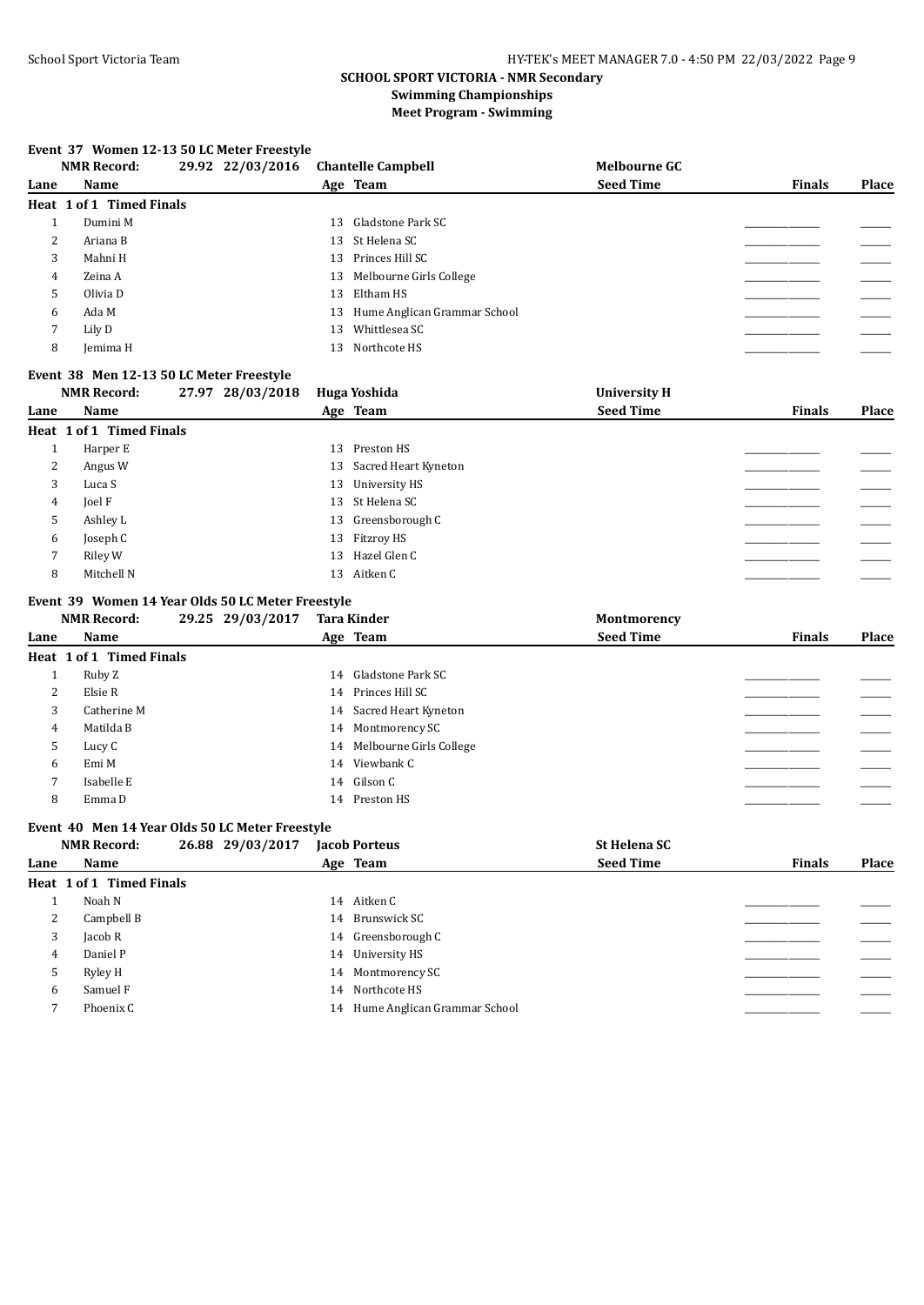#### **Event 41 Women 15 Year Olds 50 LC Meter Freestyle**

|      | <b>NMR Record:</b>       | 28.80 28/03/2018 | <b>Chantelle Campbell</b>  | <b>Melbourne GC</b> |               |       |
|------|--------------------------|------------------|----------------------------|---------------------|---------------|-------|
| Lane | <b>Name</b>              |                  | Age Team                   | <b>Seed Time</b>    | <b>Finals</b> | Place |
|      | Heat 1 of 1 Timed Finals |                  |                            |                     |               |       |
|      | Trea H                   |                  | 15 Sacred Heart Kyneton    |                     |               |       |
| 2    | Imogen I                 |                  | 15 Melbourne Girls College |                     |               |       |
| 3    | Acacia S                 |                  | 15 Northcote HS            |                     |               |       |
| 4    | Elly W                   |                  | 15 Gilson C                |                     |               |       |
| 5    | Mia I                    |                  | 15 Viewbank C              |                     |               |       |
| 6    | Claire B                 |                  | 15 St Helena SC            |                     |               |       |
| 7    | Emelie A                 |                  | 15 University HS           |                     |               |       |
| 8    | Jessica Y                |                  | 15 Aitken C                |                     |               |       |

#### **Event 42 Men 15 Year Olds 50 LC Meter Freestyle**

|          | <b>NMR Record:</b>       | 26.67 2008 | J Cunningham                       | <b>Melbourne HS</b> |               |       |
|----------|--------------------------|------------|------------------------------------|---------------------|---------------|-------|
| Lane     | Name                     |            | Age Team                           | <b>Seed Time</b>    | <b>Finals</b> | Place |
|          | Heat 1 of 1 Timed Finals |            |                                    |                     |               |       |
| <b>L</b> | Joel A                   |            | Hume Anglican Grammar School<br>15 |                     |               |       |
| 2        | Jamie H                  |            | Richmond HS<br>15                  |                     |               |       |
| 3        | Jasper Y                 |            | Diamond Valley C<br>15             |                     |               |       |
| 4        | William P                |            | 15 University HS                   |                     |               |       |
| 5        | Mitchell B               |            | 15 Eltham HS                       |                     |               |       |
| 6        | Matthew L                |            | 15 Northcote HS                    |                     |               |       |
|          | Elijah P                 |            | 15 Gilson C                        |                     |               |       |
| 8        | Alexander C              |            | 15 Aitken C                        |                     |               |       |

#### **Event 43 Women 16 Year Olds 50 LC Meter Freestyle**

|      | <b>NMR Record:</b>       | 28.65 1979 | C Fox |                                 | <b>Mac.Robertson</b> |               |       |
|------|--------------------------|------------|-------|---------------------------------|----------------------|---------------|-------|
| Lane | Name                     |            |       | Age Team                        | <b>Seed Time</b>     | <b>Finals</b> | Place |
|      | Heat 1 of 1 Timed Finals |            |       |                                 |                      |               |       |
|      | Neha S                   |            |       | 16 Hume Anglican Grammar School |                      |               |       |
| 2    | Hannah P                 |            |       | 16 Preston HS                   |                      |               |       |
| 3    | Coco M                   |            |       | 16 University HS                |                      |               |       |
| 4    | Taylah W                 |            |       | 16 Gilson C                     |                      |               |       |
| 5    | Emma W                   |            |       | 16 St Helena SC                 |                      |               |       |
| 6    | Manon S                  |            |       | 16 Melbourne Girls College      |                      |               |       |
| 7    | Maisie W                 |            |       | 16 Eltham HS                    |                      |               |       |
| 8    | Jorja O                  |            |       | 16 Aitken C                     |                      |               |       |

## **Event 44 Men 16 Year Olds 50 LC Meter Freestyle**

|      | <b>NMR Record:</b>       | 26.13 29/03/2017 | <b>Silas Harris</b>             | Viewbank C       |               |              |
|------|--------------------------|------------------|---------------------------------|------------------|---------------|--------------|
| Lane | Name                     |                  | Age Team                        | <b>Seed Time</b> | <b>Finals</b> | <b>Place</b> |
|      | Heat 1 of 1 Timed Finals |                  |                                 |                  |               |              |
|      | Sam W                    |                  | 16 Aitken C                     |                  |               |              |
| 2    | Cooper M                 |                  | 16 Richmond HS                  |                  |               |              |
| 3    | Jacob L                  |                  | 16 Montmorency SC               |                  |               |              |
| 4    | Tiger W                  |                  | 16 Northcote HS                 |                  |               |              |
| 5    | Conor H                  |                  | 16 Eltham HS                    |                  |               |              |
| 6    | Luke P                   |                  | 16 University HS                |                  |               |              |
|      | Jayden S                 |                  | 16 Hume Anglican Grammar School |                  |               |              |
|      |                          |                  |                                 |                  |               |              |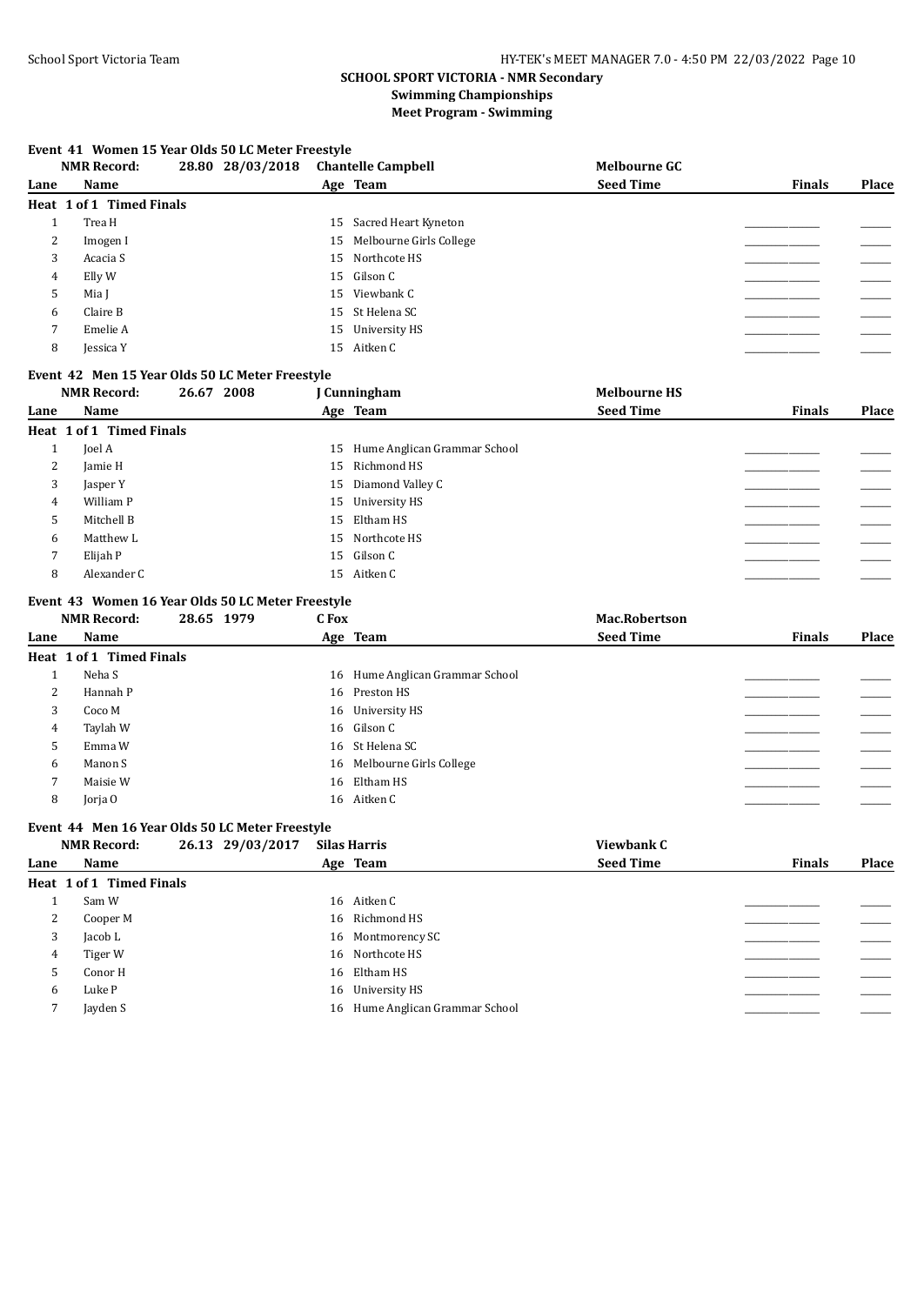## **Event 45 Women 17 Year Olds 50 LC Meter Freestyle**

|      | <b>NMR Record:</b>       | 28.79 2013 | <b>Tori Rusciano</b>       | <b>NRTH</b>      |               |       |
|------|--------------------------|------------|----------------------------|------------------|---------------|-------|
| Lane | <b>Name</b>              |            | Age Team                   | <b>Seed Time</b> | <b>Finals</b> | Place |
|      | Heat 1 of 1 Timed Finals |            |                            |                  |               |       |
|      | Josephine M              |            | Aitken C<br>17             |                  |               |       |
| 2    | Madeline H               |            | 17 Sacred Heart Kyneton    |                  |               |       |
| 3    | Tahlia M                 |            | 17 St Helena SC            |                  |               |       |
| 4    | Emilee S                 |            | 17 Hazel Glen C            |                  |               |       |
|      | Charli C                 |            | 17 Melbourne Girls College |                  |               |       |
| 6    | Charlotte B              |            | 17 Diamond Valley C        |                  |               |       |
|      | Sabine T                 |            | 17 University HS           |                  |               |       |

## **Event 46 Men 17 Year Olds 50 LC Meter Freestyle**

|      | <b>NMR Record:</b>       | 26.04 2001 | <b>G</b> Piper   |                                 | <b>Mill Park</b> |               |       |
|------|--------------------------|------------|------------------|---------------------------------|------------------|---------------|-------|
| Lane | Name                     |            | Age Team         |                                 | <b>Seed Time</b> | <b>Finals</b> | Place |
|      | Heat 1 of 1 Timed Finals |            |                  |                                 |                  |               |       |
| 2    | Elmar E                  |            |                  | 17 Hume Anglican Grammar School |                  |               |       |
| 3    | Sepehr S                 |            | 17 University HS |                                 |                  |               |       |
| 4    | Cameron M                |            | 17 Viewbank C    |                                 |                  |               |       |
| 5    | Curtis Z                 |            | 17 University HS |                                 |                  |               |       |
| 6    | Jacob D                  |            | Eltham HS<br>17  |                                 |                  |               |       |
|      | Aiden J                  |            | 17 Epping SC     |                                 |                  |               |       |
| 8    | Sebastian M              |            | 17 Aitken C      |                                 |                  |               |       |

#### **Event 47 Women 18-20 50 LC Meter Freestyle**

|      | <b>NMR Record:</b>       | 28.91 2009 | <b>R</b> Tinker |                              | Mildura          |               |              |
|------|--------------------------|------------|-----------------|------------------------------|------------------|---------------|--------------|
| Lane | Name                     |            |                 | Age Team                     | <b>Seed Time</b> | <b>Finals</b> | <b>Place</b> |
|      | Heat 1 of 1 Timed Finals |            |                 |                              |                  |               |              |
|      | Brooke S<br>▵            |            |                 | 18 Roxburgh C                |                  |               |              |
|      | Alexis M                 |            |                 | 18 Diamond Valley C          |                  |               |              |
|      | Chloe C<br>4             |            | 17              | Melbourne Girls College      |                  |               |              |
|      | Michelle H               |            |                 | 18 University HS             |                  |               |              |
|      | Caitlin T                |            | 18              | Hume Anglican Grammar School |                  |               |              |

#### **Event 48 Men 18-20 50 LC Meter Freestyle**

|      | <b>NMR Record:</b>       | 24.94 29/03/2017 | <b>Matthew Temple</b>   | Greensboroug     |               |       |
|------|--------------------------|------------------|-------------------------|------------------|---------------|-------|
| Lane | Name                     |                  | Age Team                | <b>Seed Time</b> | <b>Finals</b> | Place |
|      | Heat 1 of 1 Timed Finals |                  |                         |                  |               |       |
|      | Ismet D                  |                  | 18 Roxburgh C           |                  |               |       |
| 2    | Connor M                 |                  | Whittlesea SC<br>18     |                  |               |       |
| 3    | Luca A                   |                  | 18 Brunswick SC         |                  |               |       |
| 4    | Nicolas M                |                  | 18 University HS        |                  |               |       |
| 5    | James S                  |                  | 18 St Helena SC         |                  |               |       |
| 6    | Spencer W                |                  | 18 Montmorency SC       |                  |               |       |
| 7    | Jed D                    |                  | 18 Sacred Heart Kyneton |                  |               |       |
| 8    | Marcus C                 |                  | 18 Reservoir HS         |                  |               |       |
|      |                          |                  |                         |                  |               |       |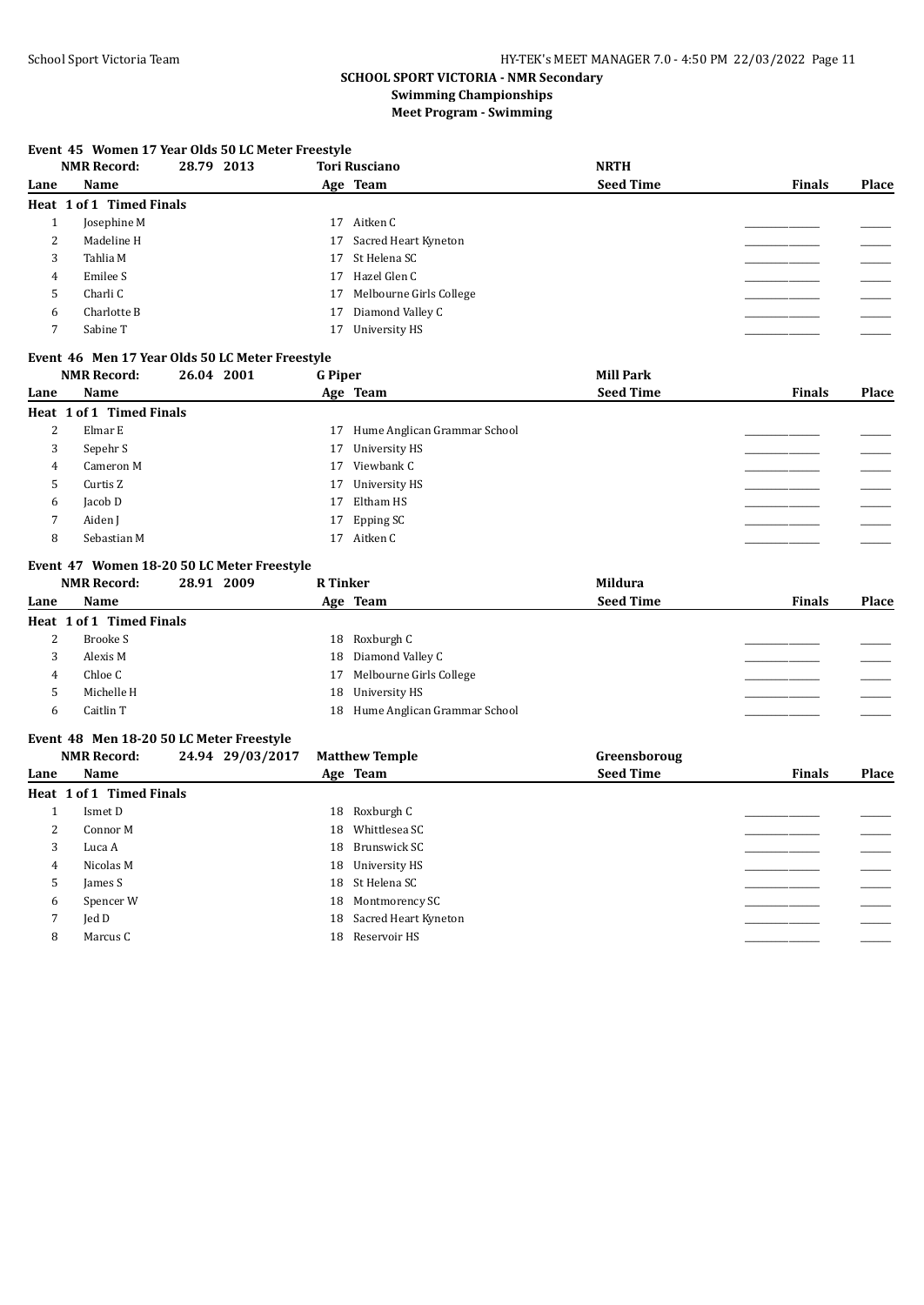#### **Event 53 Women 12-20 100 LC Meter Backstroke**

|      | 1:08.06 2013<br><b>NMR Record:</b> | Ella Keogh                 | <b>University</b> |               |       |
|------|------------------------------------|----------------------------|-------------------|---------------|-------|
| Lane | <b>Name</b>                        | Age Team                   | <b>Seed Time</b>  | <b>Finals</b> | Place |
|      | Heat 1 of 1 Timed Finals           |                            |                   |               |       |
|      | Isy C                              | 17 Coburg HS               |                   |               |       |
| 2    | Charli C                           | 17 Melbourne Girls College |                   |               |       |
| 3    | Hannah P                           | 16 Preston HS              |                   |               |       |
| 4    | Taylah W                           | 16 Gilson C                |                   |               |       |
| 5    | Charlotte B                        | 17 Diamond Valley C        |                   |               |       |
| 6    | Claire B                           | 15 St Helena SC            |                   |               |       |
| 7    | Poppy M                            | 17 Sacred Heart Kyneton    |                   |               |       |
| 8    | Claire L                           | 15 Preston HS              |                   |               |       |

#### **Event 54 Men 12-20 100 LC Meter Backstroke**

|      | <b>NMR Record:</b>       | 1:02.00 22/03/2016 |    | <b>Andrew Rice</b>  | Montmorency      |               |       |
|------|--------------------------|--------------------|----|---------------------|------------------|---------------|-------|
| Lane | Name                     |                    |    | Age Team            | <b>Seed Time</b> | <b>Finals</b> | Place |
|      | Heat 1 of 1 Timed Finals |                    |    |                     |                  |               |       |
| 2    | Thomas W                 |                    | 18 | Whittlesea SC       |                  |               |       |
| 3    | Michael S                |                    |    | 17 University HS    |                  |               |       |
| 4    | Fred B                   |                    |    | 14 Northcote HS     |                  |               |       |
| 5    | Guy B                    |                    |    | 17 Diamond Valley C |                  |               |       |
| 6    | Archie N                 |                    |    | 15 Macleod C        |                  |               |       |
|      | Marcus C                 |                    |    | 18 Reservoir HS     |                  |               |       |

#### **Event 55 Women 12-13 50 LC Meter Backstroke**

|      | <b>NMR Record:</b>       | 34.03 29/03/2017 | Ciara Walsh                     | <b>Melbourne GC</b> |               |       |
|------|--------------------------|------------------|---------------------------------|---------------------|---------------|-------|
| Lane | Name                     |                  | Age Team                        | <b>Seed Time</b>    | <b>Finals</b> | Place |
|      | Heat 1 of 1 Timed Finals |                  |                                 |                     |               |       |
|      | Madelyn G                |                  | Whittlesea SC<br>12             |                     |               |       |
| 2    | Maya L                   |                  | 13 Diamond Valley C             |                     |               |       |
| 3    | Mika M                   |                  | 12 Viewbank C                   |                     |               |       |
| 4    | Zeina A                  |                  | Melbourne Girls College<br>13   |                     |               |       |
| 5    | Mahni H                  |                  | 13 Princes Hill SC              |                     |               |       |
| 6    | Leah B                   |                  | Preston HS<br>13                |                     |               |       |
|      | Ada M                    |                  | 13 Hume Anglican Grammar School |                     |               |       |
| 8    | Kisali K                 |                  | 13 Aitken C                     |                     |               |       |
|      |                          |                  |                                 |                     |               |       |

#### **Event 56 Men 12-13 50 LC Meter Backstroke**

|      | <b>NMR Record:</b>       | 33.12 22/03/2016 | <b>Jamie Hyland</b>     | Viewbank C       |               |       |
|------|--------------------------|------------------|-------------------------|------------------|---------------|-------|
| Lane | Name                     |                  | Age Team                | <b>Seed Time</b> | <b>Finals</b> | Place |
|      | Heat 1 of 1 Timed Finals |                  |                         |                  |               |       |
| T    | Riley W                  |                  | 13 Hazel Glen C         |                  |               |       |
| 2    | Rybeck M                 |                  | 12 Bundoora SC          |                  |               |       |
| 3    | Tyler M                  |                  | 13 University HS        |                  |               |       |
| 4    | Samuel H                 |                  | 13 Eltham HS            |                  |               |       |
| 5    | Miles P                  |                  | 13 Northcote HS         |                  |               |       |
| 6    | Harrison H               |                  | 13 Princes Hill SC      |                  |               |       |
| 7    | Angus W                  |                  | 13 Sacred Heart Kyneton |                  |               |       |
| 8    | Lincoln R                |                  | 13 Aitken C             |                  |               |       |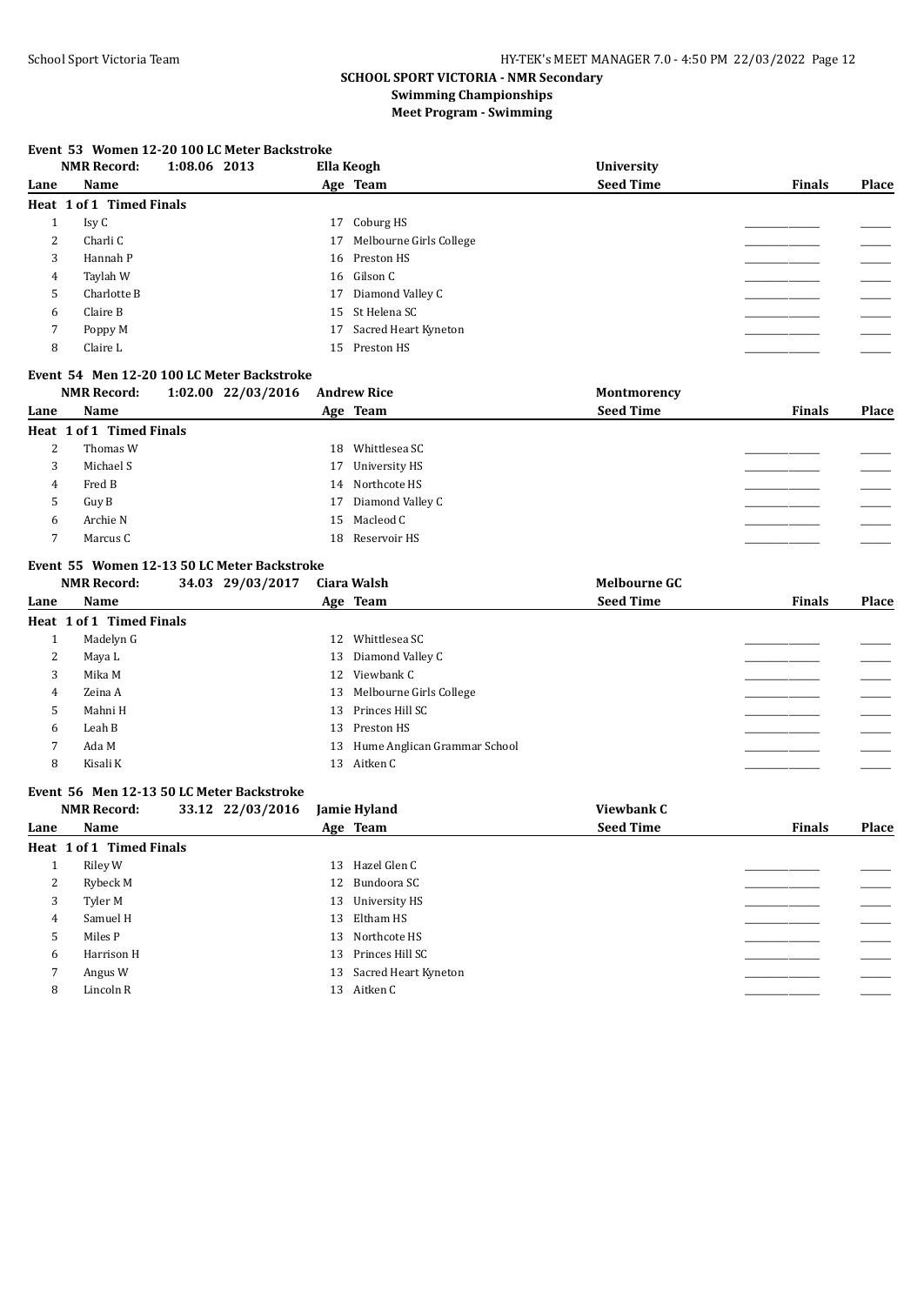#### **Event 57 Women 14 Year Olds 50 LC Meter Backstroke**

|      | <b>NMR Record:</b>       | 32.62 29/03/2017 | Mia Burns-Walsh            | Viewbank C       |               |       |
|------|--------------------------|------------------|----------------------------|------------------|---------------|-------|
| Lane | Name                     |                  | Age Team                   | <b>Seed Time</b> | <b>Finals</b> | Place |
|      | Heat 1 of 1 Timed Finals |                  |                            |                  |               |       |
|      | Ruby Z                   |                  | 14 Gladstone Park SC       |                  |               |       |
| 2    | Miranda G                |                  | 14 Coburg HS               |                  |               |       |
| 3    | Emma D                   |                  | 14 Preston HS              |                  |               |       |
| 4    | Isabelle D               |                  | 14 St Helena SC            |                  |               |       |
| כ    | Lucy C                   |                  | 14 Melbourne Girls College |                  |               |       |
| 6    | Catherine M              |                  | 14 Sacred Heart Kyneton    |                  |               |       |
|      | Gabrielle T              |                  | 14 Montmorency SC          |                  |               |       |
| 8    | Isabelle E               |                  | 14 Gilson C                |                  |               |       |

#### **Event 58 Men 14 Year Olds 50 LC Meter Backstroke**

|      | <b>NMR Record:</b>       | 31.44 29/03/2017 | Jannik Hyland     | Viewbank C       |               |       |
|------|--------------------------|------------------|-------------------|------------------|---------------|-------|
| Lane | Name                     |                  | Age Team          | <b>Seed Time</b> | <b>Finals</b> | Place |
|      | Heat 1 of 1 Timed Finals |                  |                   |                  |               |       |
|      | Noah N                   |                  | 14 Aitken C       |                  |               |       |
| 2    | Fred B                   |                  | 14 Northcote HS   |                  |               |       |
| 3    | Ryley H                  |                  | 14 Montmorency SC |                  |               |       |
| 4    | Daniel P                 |                  | 14 University HS  |                  |               |       |
| 5    | Archie B                 |                  | 14 Eltham HS      |                  |               |       |
| 6    | Jethro L                 |                  | 14 Brunswick SC   |                  |               |       |
|      | Riad N                   |                  | 14 Craigieburn SC |                  |               |       |

#### **Event 59 Women 15 Year Olds 50 LC Meter Backstroke**

|      | <b>NMR Record:</b>       | 32.75 1/04/2014 | Emma Sinclair              | <b>University H</b> |               |       |
|------|--------------------------|-----------------|----------------------------|---------------------|---------------|-------|
| Lane | Name                     |                 | Age Team                   | <b>Seed Time</b>    | <b>Finals</b> | Place |
|      | Heat 1 of 1 Timed Finals |                 |                            |                     |               |       |
|      | Olivia S                 |                 | 15 Hazel Glen C            |                     |               |       |
| 2    | Lillian S                |                 | 15 Preston HS              |                     |               |       |
| 3    | Trea H                   |                 | 15 Sacred Heart Kyneton    |                     |               |       |
| 4    | Imogen I                 |                 | 15 Melbourne Girls College |                     |               |       |
| 5    | Claire B                 |                 | 15 St Helena SC            |                     |               |       |
| 6    | Jessica N                |                 | 15 Eltham HS               |                     |               |       |
|      | Emelie A                 |                 | 15 University HS           |                     |               |       |
| 8    | Younan I                 |                 | 15 Aitken C                |                     |               |       |

## **Event 60 Men 15 Year Olds 50 LC Meter Backstroke**

|      | <b>NMR Record:</b>       | 29.86 28/03/2018 | Jannik Hyland                   | Viewbank C       |               |       |
|------|--------------------------|------------------|---------------------------------|------------------|---------------|-------|
| Lane | Name                     |                  | Age Team                        | <b>Seed Time</b> | <b>Finals</b> | Place |
|      | Heat 1 of 1 Timed Finals |                  |                                 |                  |               |       |
|      | Bryan W                  |                  | 15 Aitken C                     |                  |               |       |
| 2    | Artie M                  |                  | 15 University HS                |                  |               |       |
| 3    | Matthew L                |                  | 15 Northcote HS                 |                  |               |       |
| 4    | Niklas H                 |                  | 15 Viewbank C                   |                  |               |       |
| 5    | Archie N                 |                  | 15 Macleod C                    |                  |               |       |
| 6    | Alex C                   |                  | 15 Princes Hill SC              |                  |               |       |
|      | Joel A                   |                  | 15 Hume Anglican Grammar School |                  |               |       |
|      |                          |                  |                                 |                  |               |       |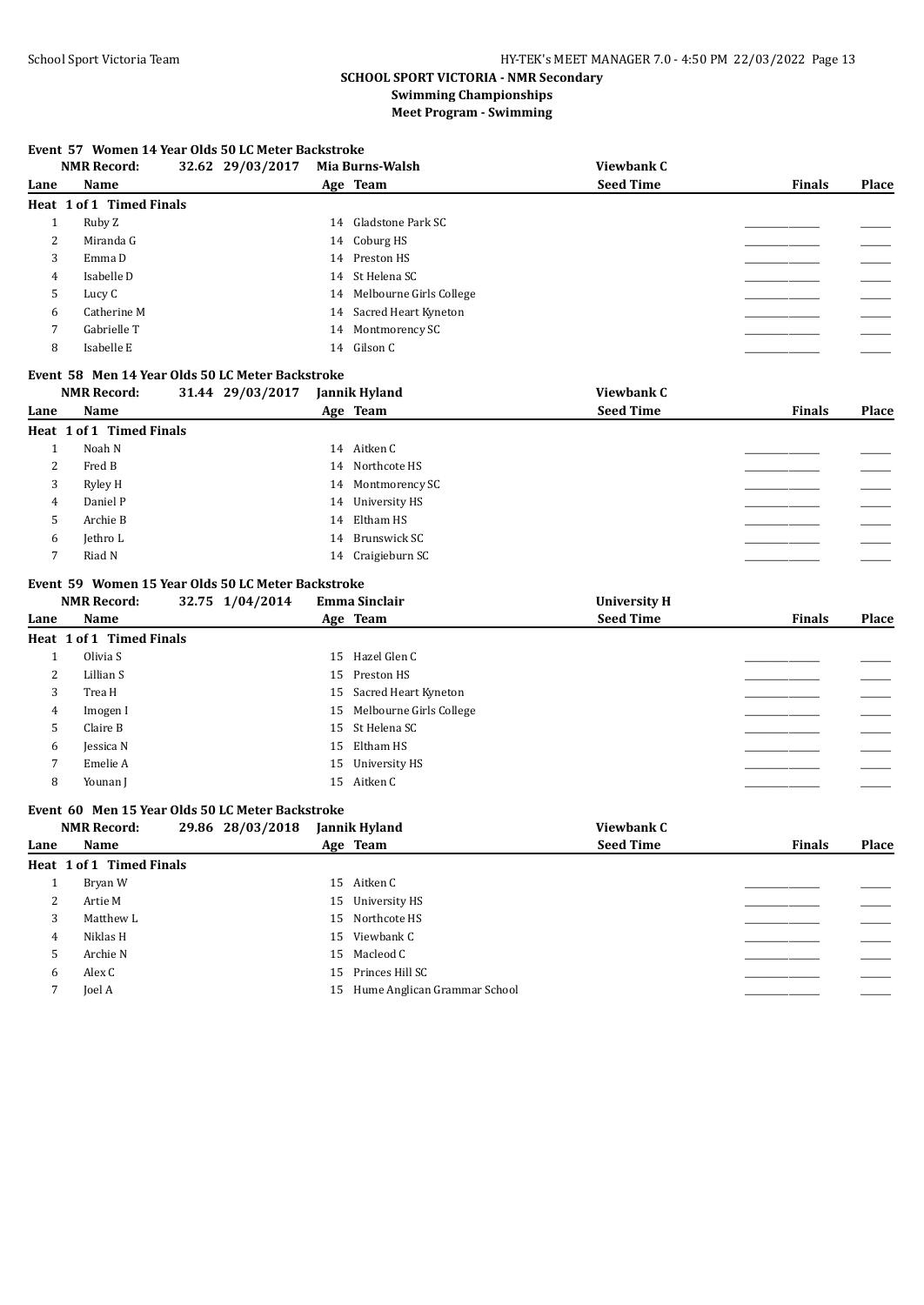#### **Event 61 Women 16 Year Olds 50 LC Meter Backstroke**

|      | <b>NMR Record:</b>       | 32.55 2013 | Ella Keogh |                                 | University       |               |       |
|------|--------------------------|------------|------------|---------------------------------|------------------|---------------|-------|
| Lane | Name                     |            |            | Age Team                        | <b>Seed Time</b> | <b>Finals</b> | Place |
|      | Heat 1 of 1 Timed Finals |            |            |                                 |                  |               |       |
|      | Jorja O                  |            |            | 16 Aitken C                     |                  |               |       |
| 2    | Coco M                   |            |            | 16 University HS                |                  |               |       |
| 3    | Hannah P                 |            |            | 16 Preston HS                   |                  |               |       |
| 4    | Taylah W                 |            |            | 16 Gilson C                     |                  |               |       |
| 5    | Emma W                   |            |            | 16 St Helena SC                 |                  |               |       |
| 6    | Manon S                  |            |            | 16 Melbourne Girls College      |                  |               |       |
| 7    | Neha S                   |            |            | 16 Hume Anglican Grammar School |                  |               |       |
| 8    | Maggie S                 |            |            | 15 Diamond Valley C             |                  |               |       |
|      |                          |            |            |                                 |                  |               |       |

## **Event 62 Men 16 Year Olds 50 LC Meter Backstroke**

|      | <b>NMR Record:</b>       | 29.08 24/03/2021 | <b>Cameron McLeod</b>           | Viewbank C       |               |       |
|------|--------------------------|------------------|---------------------------------|------------------|---------------|-------|
| Lane | Name                     |                  | Age Team                        | <b>Seed Time</b> | <b>Finals</b> | Place |
|      | Heat 1 of 1 Timed Finals |                  |                                 |                  |               |       |
| 2    | Nathan A                 |                  | 16 Hume Anglican Grammar School |                  |               |       |
| 3    | Jacob L                  |                  | 16 Montmorency SC               |                  |               |       |
| 4    | Gavin F                  |                  | 16 University HS                |                  |               |       |
|      | Conor H                  |                  | 16 Eltham HS                    |                  |               |       |
| b    | Cooper M                 |                  | 16 Richmond HS                  |                  |               |       |
|      | Thomas W                 |                  | 16 Aitken C                     |                  |               |       |

#### **Event 63 Women 17 Year Olds 50 LC Meter Backstroke**

|      | <b>NMR Record:</b>       | 33.28 22/03/2016 | Lexie Giannakos            | <b>St Helena SC</b> |               |       |
|------|--------------------------|------------------|----------------------------|---------------------|---------------|-------|
| Lane | Name                     |                  | Age Team                   | <b>Seed Time</b>    | <b>Finals</b> | Place |
|      | Heat 1 of 1 Timed Finals |                  |                            |                     |               |       |
|      | Josephine M              |                  | Aitken C<br>17             |                     |               |       |
| 2    | Poppy M                  |                  | 17 Sacred Heart Kyneton    |                     |               |       |
| 3    | Charli C                 |                  | 17 Melbourne Girls College |                     |               |       |
| 4    | Emilee S                 |                  | 17 Hazel Glen C            |                     |               |       |
| 5    | Charlotte B              |                  | 17 Diamond Valley C        |                     |               |       |
| 6    | Tahlia M                 |                  | 17 St Helena SC            |                     |               |       |
|      | Sabine T                 |                  | 17 University HS           |                     |               |       |

#### **Event 64 Men 17 Year Olds 50 LC Meter Backstroke**

|      | <b>NMR Record:</b>       | 30.11 28/03/2018 |    | Tim Ingram              | Northcote HS     |               |              |
|------|--------------------------|------------------|----|-------------------------|------------------|---------------|--------------|
| Lane | Name                     |                  |    | Age Team                | <b>Seed Time</b> | <b>Finals</b> | <b>Place</b> |
|      | Heat 1 of 1 Timed Finals |                  |    |                         |                  |               |              |
| ▵    | Vincent M                |                  |    | 17 Sacred Heart Kyneton |                  |               |              |
|      | Michael S                |                  |    | 17 University HS        |                  |               |              |
| 4    | Cameron M                |                  | 17 | Viewbank C              |                  |               |              |
|      | Guy B                    |                  |    | Diamond Valley C        |                  |               |              |
|      |                          |                  |    |                         |                  |               |              |

## **Event 65 Women 18-20 50 LC Meter Backstroke**

|      | <b>NMR Record:</b>       | 34.17 24/03/2021 | <b>Chantelle Campbell</b>       | <b>Melbourne GC</b> |               |       |
|------|--------------------------|------------------|---------------------------------|---------------------|---------------|-------|
| Lane | Name                     |                  | Age Team                        | <b>Seed Time</b>    | <b>Finals</b> | Place |
|      | Heat 1 of 1 Timed Finals |                  |                                 |                     |               |       |
| ∠    | Brooke S                 |                  | 18 Roxburgh C                   |                     |               |       |
| 3    | Jennifer H               |                  | 13 Melbourne Girls College      |                     |               |       |
| 4    | Caitlin T                |                  | 18 Hume Anglican Grammar School |                     |               |       |
|      | Michelle H               |                  | 18 University HS                |                     |               |       |
|      | Alexis M                 |                  | 18 Diamond Valley C             |                     |               |       |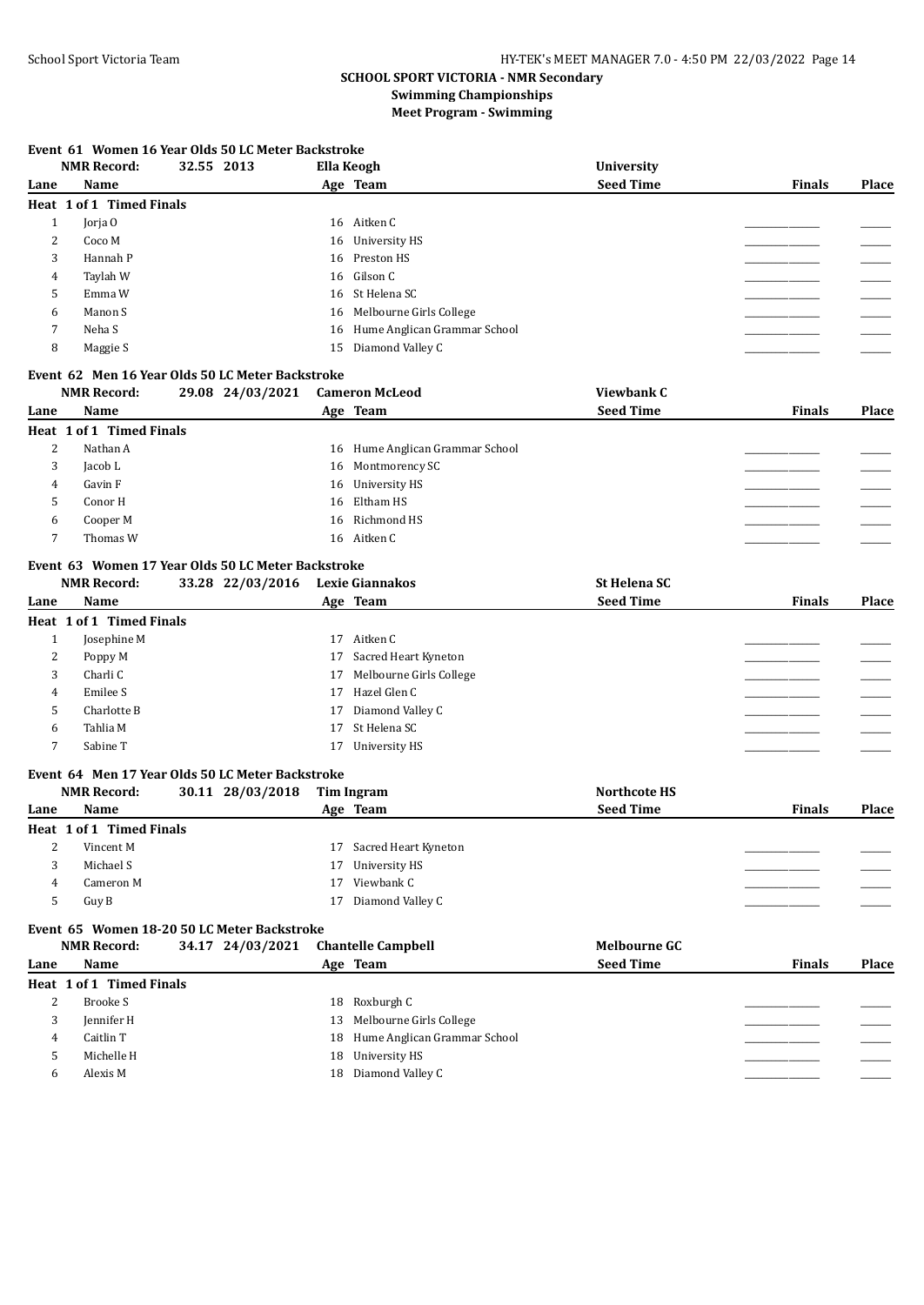#### **Event 66 Men 18-20 50 LC Meter Backstroke**

|      | <b>NMR Record:</b>              | 28.45 22/03/2016                               |    | <b>Andrew Rice</b>  | Montmorency      |               |              |
|------|---------------------------------|------------------------------------------------|----|---------------------|------------------|---------------|--------------|
| Lane | Name                            |                                                |    | Age Team            | <b>Seed Time</b> | <b>Finals</b> | Place        |
|      | Heat 1 of 1 Timed Finals        |                                                |    |                     |                  |               |              |
| 1    | Marcus C                        |                                                |    | 18 Reservoir HS     |                  |               |              |
| 2    | Jake P                          |                                                | 18 | Mount Ridley C      |                  |               |              |
| 3    | Evan C                          |                                                |    | 18 University HS    |                  |               |              |
| 4    | Connor M                        |                                                | 18 | Whittlesea SC       |                  |               |              |
| 5    | Ryan M                          |                                                | 18 | Viewbank C          |                  |               |              |
| 6    | Nicolas M                       |                                                | 18 | University HS       |                  |               |              |
| 7    | Connor B                        |                                                |    | 18 St Helena SC     |                  |               |              |
|      |                                 | Event 71 Women 12-14 200 LC Meter Medley Relay |    |                     |                  |               |              |
|      | <b>NMR Record:</b>              | 2:18.95 29/03/2017                             |    | <b>Melbourne GC</b> | Melbo            |               |              |
| Lane | Team                            |                                                |    | Relay               | <b>Seed Time</b> | <b>Finals</b> | <b>Place</b> |
|      | <b>Heat 1 of 1 Timed Finals</b> |                                                |    |                     |                  |               |              |
|      | Greenvale SC                    |                                                |    |                     |                  |               |              |
| 2    | Preston HS                      |                                                |    |                     |                  |               |              |

|   | Montmorency SC               |  |
|---|------------------------------|--|
|   | Melbourne Girls College      |  |
|   | St Helena SC                 |  |
| 6 | Coburg HS                    |  |
|   | Hume Anglican Grammar School |  |
|   |                              |  |

#### **Event 72 Men 12-14 200 LC Meter Medley Relay**

|      | <b>NMR Record:</b>              | 2:21.05 24/03/2015                             | <b>Northcote HS</b>                         | <b>North</b>        |               |       |
|------|---------------------------------|------------------------------------------------|---------------------------------------------|---------------------|---------------|-------|
| Lane | <b>Team</b>                     |                                                | Relay                                       | <b>Seed Time</b>    | <b>Finals</b> | Place |
|      | <b>Heat 1 of 1 Timed Finals</b> |                                                |                                             |                     |               |       |
| 2    | Eltham HS                       |                                                |                                             |                     |               |       |
| 3    |                                 | Hume Anglican Grammar School                   |                                             |                     |               |       |
| 4    | Brunswick SC                    |                                                |                                             |                     |               |       |
| 5    | University HS                   |                                                |                                             |                     |               |       |
| 6    | Northcote HS                    |                                                |                                             |                     |               |       |
| 7    | Viewbank C                      |                                                |                                             |                     |               |       |
|      |                                 | Event 73 Women 15-16 200 LC Meter Medley Relay |                                             |                     |               |       |
|      | <b>NMR Record:</b>              |                                                | 2:19.27 27/03/2019 Melbourne Girls' College | <b>Melbourne Gi</b> |               |       |

| Lane | $\mathbf{r}$<br><b>Team</b>  | $\cdot$<br>Relay | <b>Seed Time</b> | <b>Finals</b> | Place |
|------|------------------------------|------------------|------------------|---------------|-------|
|      | Heat 1 of 1 Timed Finals     |                  |                  |               |       |
|      | Gilson C                     |                  |                  |               |       |
| 2    | Montmorency SC               |                  |                  |               |       |
| 3    | St Helena SC                 |                  |                  |               |       |
| 4    | University HS                |                  |                  |               |       |
| 5    | Melbourne Girls College      |                  |                  |               |       |
| 6    | Hume Anglican Grammar School |                  |                  |               |       |
| ⇁    | Gladstone Park SC            |                  |                  |               |       |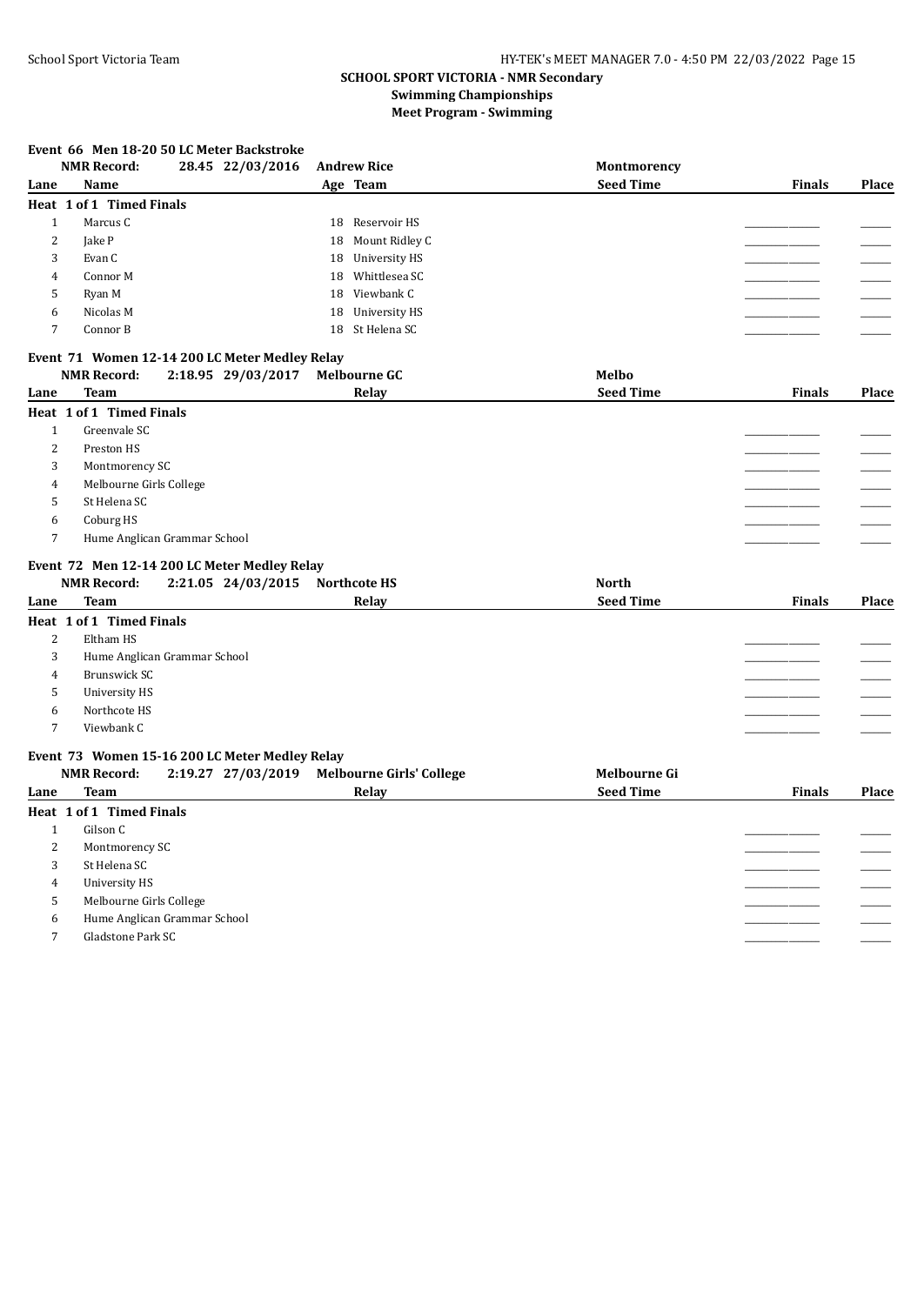## **Event 74 Men 15-16 200 LC Meter Medley Relay**

|                | <b>NMR Record:</b>                        | 2:02.29 2009 |                                                |                            | Melbo                 |               |       |
|----------------|-------------------------------------------|--------------|------------------------------------------------|----------------------------|-----------------------|---------------|-------|
| Lane           | <b>Team</b>                               |              |                                                | Relay                      | <b>Seed Time</b>      | <b>Finals</b> | Place |
|                | Heat 1 of 1 Timed Finals                  |              |                                                |                            |                       |               |       |
| 2              | Coburg HS                                 |              |                                                |                            |                       |               |       |
| 3              | Northcote HS                              |              |                                                |                            |                       |               |       |
| 4              | <b>University HS</b>                      |              |                                                |                            |                       |               |       |
| 5              | Viewbank C                                |              |                                                |                            |                       |               |       |
| 6              | Macleod C                                 |              |                                                |                            |                       |               |       |
| 7              | Sirius College                            |              |                                                |                            |                       |               |       |
|                |                                           |              | Event 75 Women 17-20 200 LC Meter Medley Relay |                            |                       |               |       |
|                | <b>NMR Record:</b>                        |              | 2:18.73 28/03/2018 Viewbank C                  |                            | Viewbank C            |               |       |
| Lane           | <b>Team</b>                               |              |                                                | Relay                      | <b>Seed Time</b>      | <b>Finals</b> | Place |
|                | Heat 1 of 1 Timed Finals                  |              |                                                |                            |                       |               |       |
| 3              | Diamond Valley C                          |              |                                                |                            |                       |               |       |
| 4              | Melbourne Girls College                   |              |                                                |                            |                       |               |       |
| 5              | <b>University HS</b>                      |              |                                                |                            |                       |               |       |
| 6              | Sacred Heart Kyneton                      |              |                                                |                            |                       |               |       |
|                |                                           |              | Event 76 Men 17-20 200 LC Meter Medley Relay   |                            |                       |               |       |
|                | <b>NMR Record:</b>                        | 1:58.93 2009 |                                                |                            | Melbo                 |               |       |
| Lane           | <b>Team</b>                               |              |                                                | Relay                      | <b>Seed Time</b>      | <b>Finals</b> | Place |
|                | Heat 1 of 1 Timed Finals                  |              |                                                |                            |                       |               |       |
| 3              | Eltham HS                                 |              |                                                |                            |                       |               |       |
| $\overline{4}$ | Viewbank C                                |              |                                                |                            |                       |               |       |
| 5              | <b>University HS</b>                      |              |                                                |                            |                       |               |       |
| 6              | Roxburgh C                                |              |                                                |                            |                       |               |       |
|                |                                           |              | Event 77 Women 12-20 400 LC Meter Freestyle    |                            |                       |               |       |
|                | <b>NMR Record:</b>                        |              | 4:39.24 27/03/2019                             | <b>Tara Kinder</b>         | <b>Montmorency SC</b> |               |       |
| Lane           | Name                                      |              |                                                | Age Team                   | <b>Seed Time</b>      | <b>Finals</b> | Place |
|                | Heat 1 of 1 Timed Finals                  |              |                                                |                            |                       |               |       |
| 2              | Acacia S                                  |              |                                                | 15 Northcote HS            |                       |               |       |
| 3              | Matilda B                                 |              |                                                | 14 Montmorency SC          |                       |               |       |
| 4              | Elly W                                    |              | 15                                             | Gilson C                   |                       |               |       |
| 5              | Emma W                                    |              |                                                | 16 St Helena SC            |                       |               |       |
| 6              | Alyssa B                                  |              |                                                | 14 Melbourne Girls College |                       |               |       |
|                | Event 78 Men 12-20 400 LC Meter Freestyle |              |                                                |                            |                       |               |       |
|                | <b>NMR Record:</b>                        |              | 4:12.87 29/03/2017                             | <b>Silas Harris</b>        | Viewbank C            |               |       |
| Lane           | Name                                      |              |                                                | Age Team                   | <b>Seed Time</b>      | <b>Finals</b> | Place |
|                | Heat 1 of 1 Timed Finals                  |              |                                                |                            |                       |               |       |
| 2              | Alexander C                               |              |                                                | 15 Aitken C                |                       |               |       |
| 3              | Aiden P                                   |              |                                                | 14 Brunswick SC            |                       |               |       |
| 4              | Conor H                                   |              |                                                | 16 Eltham HS               |                       |               |       |
| 5              | Rhys M                                    |              |                                                | 16 Viewbank C              |                       |               |       |
| 6              | Ned R                                     |              |                                                | 14 Preston HS              |                       |               |       |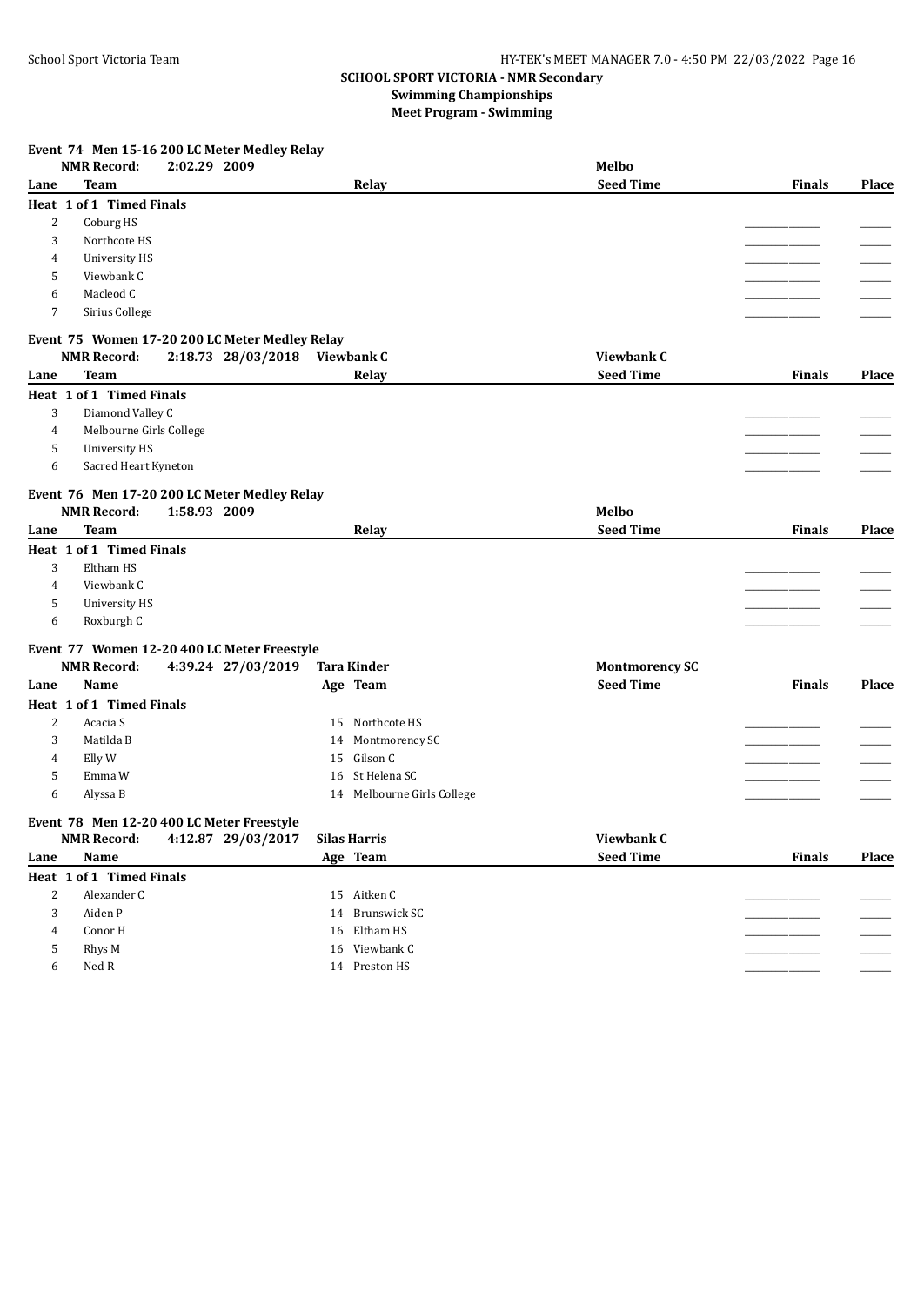#### **Event 83 Women 12-15 200 LC Meter IM**

|              | Event 83 Women 12-15 200 LC Meter IM<br><b>NMR Record:</b> | 2:29.27 28/03/2018 |    | <b>Tara Kinder</b>              | Montmorency           |               |              |
|--------------|------------------------------------------------------------|--------------------|----|---------------------------------|-----------------------|---------------|--------------|
| Lane         | Name                                                       |                    |    | Age Team                        | <b>Seed Time</b>      | <b>Finals</b> | <b>Place</b> |
|              | Heat 1 of 1 Timed Finals                                   |                    |    |                                 |                       |               |              |
| $\mathbf{1}$ | Lauren P                                                   |                    |    | 15 Aitken C                     |                       |               |              |
| 2            | Ada M                                                      |                    | 13 | Hume Anglican Grammar School    |                       |               |              |
| 3            | Zeina A                                                    |                    | 13 | Melbourne Girls College         |                       |               |              |
| 4            | Matilda H                                                  |                    | 15 | Northcote HS                    |                       |               |              |
| 5            | Amity L                                                    |                    | 15 | Greensborough C                 |                       |               |              |
| 6            | Matilda B                                                  |                    | 14 | Montmorency SC                  |                       |               |              |
| 7            | Poppy K                                                    |                    |    | 14 Princes Hill SC              |                       |               |              |
|              | Event 84 Men 12-15 200 LC Meter IM                         |                    |    |                                 |                       |               |              |
|              | <b>NMR Record:</b>                                         | 2:28.31 24/03/2021 |    | <b>Conor Hayes</b>              | <b>Northcote HS</b>   |               |              |
| Lane         | Name                                                       |                    |    | Age Team                        | <b>Seed Time</b>      | <b>Finals</b> | Place        |
|              | Heat 1 of 1 Timed Finals                                   |                    |    |                                 |                       |               |              |
| 2            | Henry B                                                    |                    |    | 14 Hume Anglican Grammar School |                       |               |              |
| 3            | Jamie H                                                    |                    | 15 | Richmond HS                     |                       |               |              |
| 4            | Archie N                                                   |                    |    | 15 Macleod C                    |                       |               |              |
| 5            | Daniel P                                                   |                    |    | 14 University HS                |                       |               |              |
| 6            | Liam N                                                     |                    | 14 | Montmorency SC                  |                       |               |              |
| 7            | Menno K                                                    |                    |    | 14 Preston HS                   |                       |               |              |
|              | Event 85 Women 16-20 200 LC Meter IM                       |                    |    |                                 |                       |               |              |
|              | <b>NMR Record:</b>                                         | 2:28.43 27/03/2019 |    | <b>Tara Kinder</b>              | <b>Montmorency SC</b> |               |              |
| Lane         | <b>Name</b>                                                |                    |    | Age Team                        | <b>Seed Time</b>      | <b>Finals</b> | Place        |
|              | Heat 1 of 1 Timed Finals                                   |                    |    |                                 |                       |               |              |
| 2            | Caitlin T                                                  |                    |    | 18 Hume Anglican Grammar School |                       |               |              |
| 3            | Charli C                                                   |                    | 17 | Melbourne Girls College         |                       |               |              |
| 4            | Darcee L                                                   |                    | 16 | St Helena SC                    |                       |               |              |
| 5            | Coco M                                                     |                    | 16 | <b>University HS</b>            |                       |               |              |
| 6            | Charlotte M                                                |                    | 17 | Montmorency SC                  |                       |               |              |
|              | Event 86 Men 16-20 200 LC Meter IM                         |                    |    |                                 |                       |               |              |
|              | <b>NMR Record:</b>                                         | 2:15.60 29/03/2017 |    | <b>Silas Harris</b>             | <b>Viewbank C</b>     |               |              |
| Lane         | Name                                                       |                    |    | Age Team                        | <b>Seed Time</b>      | <b>Finals</b> | Place        |

3 Jacob D 17 Eltham HS \_\_\_\_\_\_\_\_\_\_\_\_\_\_\_\_\_ \_\_\_\_\_\_\_ 3 Jacob D<br>
4 Cameron M 17 Viewbank C<br>
5 Curtis Z 17 University HS 5 Curtis Z 17 University HS \_\_\_\_\_\_\_\_\_\_\_\_\_\_\_\_\_ \_\_\_\_\_\_\_

## **Event 87 Women 12-13 200 LC Meter Freestyle Relay**

|      | <b>NMR Record:</b>       | 2:10.99 22/03/2016 | <b>Melbourne GC</b> | Melbo            |               |       |
|------|--------------------------|--------------------|---------------------|------------------|---------------|-------|
| Lane | <b>Team</b>              |                    | Relay               | <b>Seed Time</b> | <b>Finals</b> | Place |
|      | Heat 1 of 1 Timed Finals |                    |                     |                  |               |       |
| 2    | Sacred Heart Kyneton     |                    |                     |                  |               |       |
| 3    | Princes Hill SC          |                    |                     |                  |               |       |
| 4    | Melbourne Girls College  |                    |                     |                  |               |       |
| 5    | Eltham HS                |                    |                     |                  |               |       |
| 6    | St Helena SC             |                    |                     |                  |               |       |
| ⇁    | Northcote HS             |                    |                     |                  |               |       |
|      |                          |                    |                     |                  |               |       |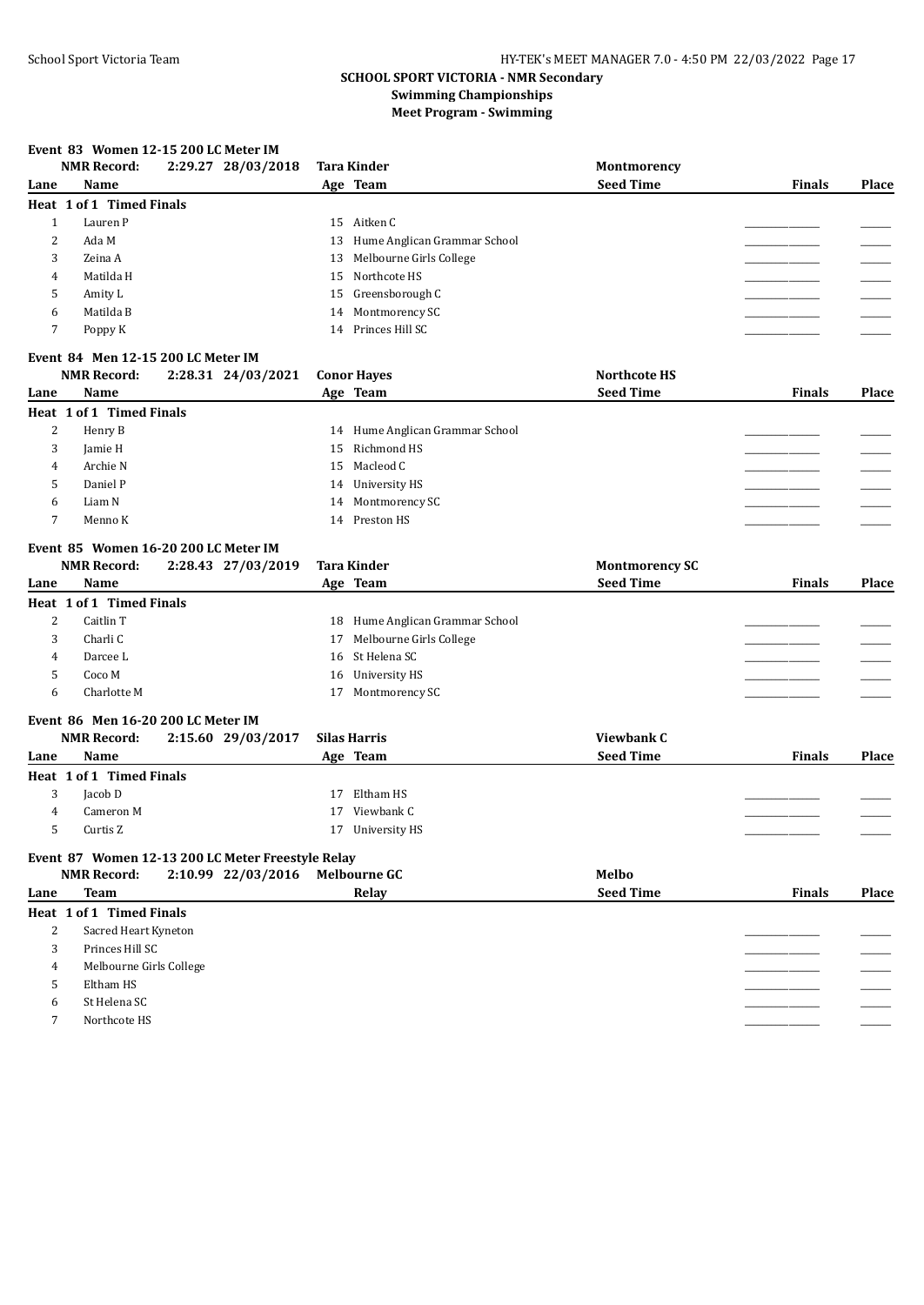## **Event 88 Men 12-13 200 LC Meter Freestyle Relay**

|                | <b>NMR Record:</b><br>2:14.29 1/04/2014                                                      | Viewbank C          | <b>Viewb</b>        |               |       |
|----------------|----------------------------------------------------------------------------------------------|---------------------|---------------------|---------------|-------|
| Lane           | <b>Team</b>                                                                                  | Relay               | <b>Seed Time</b>    | <b>Finals</b> | Place |
|                | Heat 1 of 1 Timed Finals                                                                     |                     |                     |               |       |
| 2              | Princes Hill SC                                                                              |                     |                     |               |       |
| 3              | Eltham HS                                                                                    |                     |                     |               |       |
| 4              | <b>University HS</b>                                                                         |                     |                     |               |       |
| 5              | Viewbank C                                                                                   |                     |                     |               |       |
| 6              | Sacred Heart Kyneton                                                                         |                     |                     |               |       |
|                |                                                                                              |                     |                     |               |       |
|                | Event 89 Women 14 Year Olds 200 LC Meter Freestyle Relay                                     |                     |                     |               |       |
|                | <b>NMR Record:</b><br>2:08.29 29/03/2017                                                     | <b>Melbourne GC</b> | Melbo               |               |       |
| Lane           | <b>Team</b>                                                                                  | Relay               | <b>Seed Time</b>    | <b>Finals</b> | Place |
|                | Heat 1 of 1 Timed Finals                                                                     |                     |                     |               |       |
| $\mathbf{1}$   | Preston HS                                                                                   |                     |                     |               |       |
| 2              | Hume Anglican Grammar School                                                                 |                     |                     |               |       |
| 3              | Princes Hill SC                                                                              |                     |                     |               |       |
| 4              | Melbourne Girls College                                                                      |                     |                     |               |       |
| 5              | Montmorency SC                                                                               |                     |                     |               |       |
| 6              | Viewbank C                                                                                   |                     |                     |               |       |
| 7              | Gladstone Park SC                                                                            |                     |                     |               |       |
|                |                                                                                              |                     |                     |               |       |
|                | Event 90 Men 14 Year Olds 200 LC Meter Freestyle Relay                                       |                     |                     |               |       |
|                | <b>NMR Record:</b><br>2:06.93 2005                                                           |                     | Eltha               |               |       |
| Lane           | <b>Team</b>                                                                                  | Relay               | <b>Seed Time</b>    | Finals        | Place |
|                | Heat 1 of 1 Timed Finals                                                                     |                     |                     |               |       |
| $\mathbf{1}$   | Northcote HS                                                                                 |                     |                     |               |       |
| 2              | Hume Anglican Grammar School                                                                 |                     |                     |               |       |
| 3              | St Helena SC                                                                                 |                     |                     |               |       |
| 4              | Montmorency SC                                                                               |                     |                     |               |       |
| 5              | Brunswick SC                                                                                 |                     |                     |               |       |
| 6              | Princes Hill SC                                                                              |                     |                     |               |       |
| 7              | Aitken C                                                                                     |                     |                     |               |       |
|                |                                                                                              |                     |                     |               |       |
|                | Event 91 Women 15 Year Olds 200 LC Meter Freestyle Relay                                     |                     |                     |               |       |
|                | <b>NMR Record:</b><br>2:07.78 28/03/2018                                                     | <b>Melbourne GC</b> | <b>Melbourne GC</b> |               |       |
| Lane           | <b>Team</b>                                                                                  | Relay               | <b>Seed Time</b>    | <b>Finals</b> | Place |
|                | Heat 1 of 1 Timed Finals                                                                     |                     |                     |               |       |
| $\overline{c}$ | <b>University HS</b>                                                                         |                     |                     |               |       |
| 3              | Montmorency SC                                                                               |                     |                     |               |       |
| 4              | Melbourne Girls College                                                                      |                     |                     |               |       |
| 5              | Sacred Heart Kyneton                                                                         |                     |                     |               |       |
| 6              | Eltham HS                                                                                    |                     |                     |               |       |
| 7              | Aitken C                                                                                     |                     |                     |               |       |
|                |                                                                                              |                     |                     |               |       |
|                | Event 92 Men 15 Year Olds 200 LC Meter Freestyle Relay<br><b>NMR Record:</b><br>1:57.30 2008 |                     | Melbo               |               |       |
|                | <b>Team</b>                                                                                  |                     | <b>Seed Time</b>    | <b>Finals</b> | Place |
| Lane           |                                                                                              | Relay               |                     |               |       |
|                | Heat 1 of 1 Timed Finals                                                                     |                     |                     |               |       |
| $\mathbf{1}$   | Northcote HS                                                                                 |                     |                     |               |       |
| 2              | Sacred Heart Kyneton                                                                         |                     |                     |               |       |
| 3              | Macleod C                                                                                    |                     |                     |               |       |
| 4              | <b>University HS</b>                                                                         |                     |                     |               |       |
| 5              | Princes Hill SC                                                                              |                     |                     |               |       |
| 6              | St Helena SC                                                                                 |                     |                     |               |       |
| 7              | Gladstone Park SC                                                                            |                     |                     |               |       |